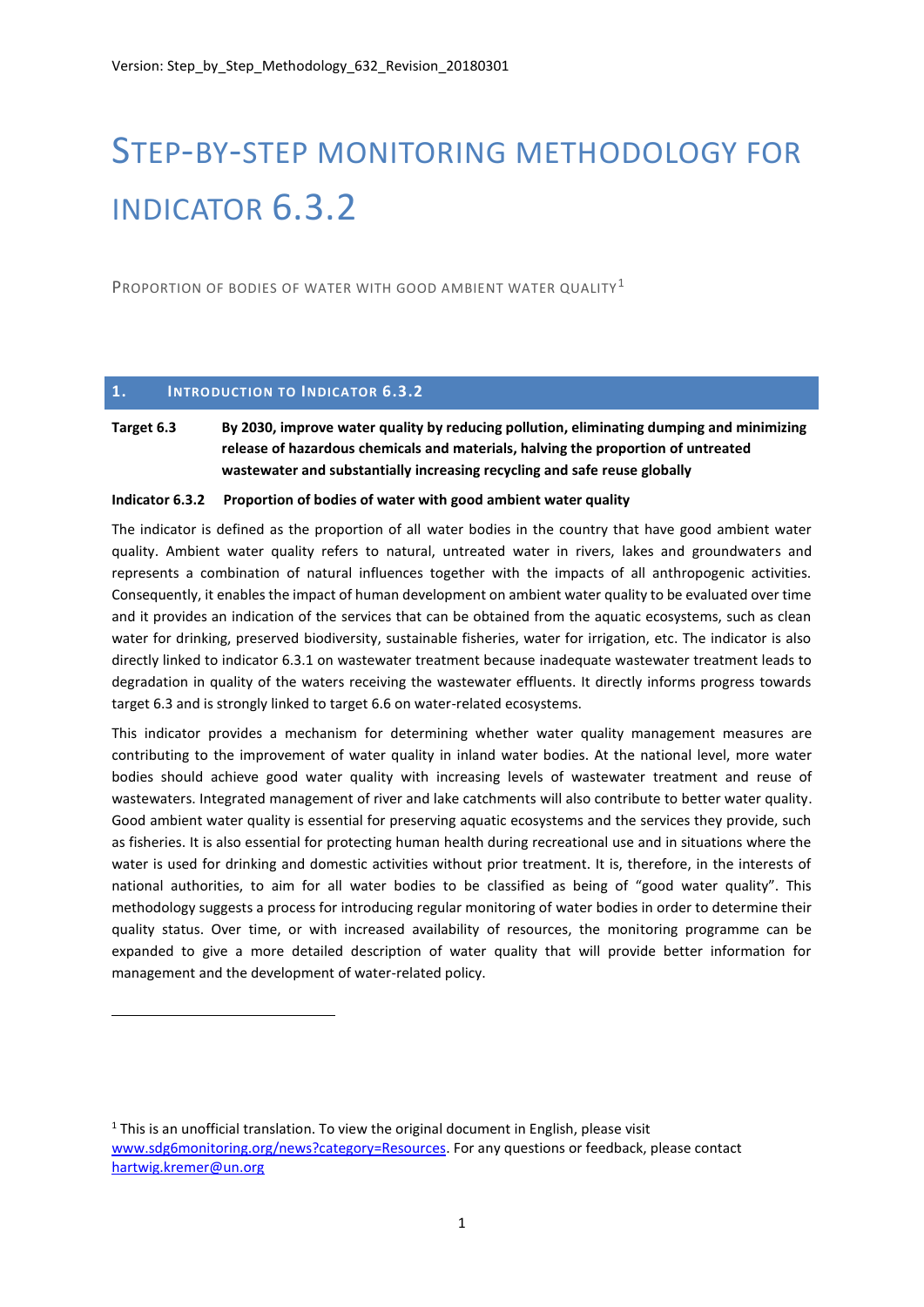The indicator relies on water quality data derived from *in situ* measurements and the analysis of samples collected from surface and groundwaters. Water quality is assessed by means of core physical and chemical parameters that reflect natural water quality related to climatological and geological factors, together with major impacts on water quality. The measured values are used to classify the quality of water as either good, or not good. The critical need for real world *in situ* water quality data at the global scale will play an increasingly important role in the coming years. These data are essential to enable validation of, and to maximise the potential for, the greater spatial coverage achievable with earth observation technology. In situ measurements of water quality are also needed to validate water quality models.

The methodology recognises that countries have different capacity levels to monitor water quality, with many developed countries operating extensive and complex programmes that collect and report data to existing reporting frameworks beyond the scope of this methodology. For these countries it is recognised that this methodology will not contribute to improving their water quality; however it must be sufficiently flexible to capture data from existing monitoring frameworks without burdening countries with additional reporting obligations. Conversely, many of the least developed countries currently do not monitor water quality or operate very limited monitoring programmes. The methodology must therefore allow these countries to contribute to the global indicator, according to their national capacity and available resources.

The development of the methodology builds on best practice for water quality monitoring promoted by the UN Environment GEMS/Water programme since 1978 together with testing by several pilot countries during the Integrated Monitoring Initiative Proof of Concept phase of 2016, and external review by experts and international organizations. This led to revision of the original methodology, which was then further tested through the 2017 global data drive. The feedback received has contributed to the present refined methodology.

Indicator 6.3.2 can only be reported if countries operate national ambient water quality monitoring programmes, which include field operations, analysis of samples, data management structures, and a capacity to assess and report on the water quality data produced. By requesting countries to report indicator 6.3.2, capacity deficits may be highlighted. Indirectly this will help build water quality monitoring capacity to a level that is sufficient to provide the necessary data for assessment, and ultimately to "improve water quality". As a result, many other SDGs which rely directly or indirectly on good ambient water quality, such as sources of safe drinking water, food security and ecosystem health will be supported. Where capacity deficits exist, this methodology highlights areas where engagement with the GEMS/Water programme can help countries to meet these capacity needs.

# **2. MONITORING METHODOLOGY**

This methodology produces an indicator which is globally comparable, by prescribing the measurement of simple core parameters. National interests can be maintained by allowing expansion and adaptation to meet national and regional water quality pressures. The methodology uses a water quality index which combines data from the analysis of basic core water quality parameters. Some of these parameters are direct measures of water quality for ecosystem or human health, and the others are included to characterise the water body. Deviation from normal ranges (in the case of electrical conductivity and pH), or values which exceed (phosphate and nitrogen), or fall below expected (dissolved oxygen) target values may be symptomatic of impacts on water quality.

The methodology proposes that river basins are used as the unit of disaggregation from national reporting. This is preferable because it allows spatial patterns across a country to be discerned. Furthermore, each river basin is subdivided into smaller hydrological "water body" units which help illustrate intra-basin patterns in water quality. The river basin approach is beneficial for integrated management of water resources, especially for those crossing international borders. The concept provides a more useful unit to assess water quality, and provides the basis to apply management measures.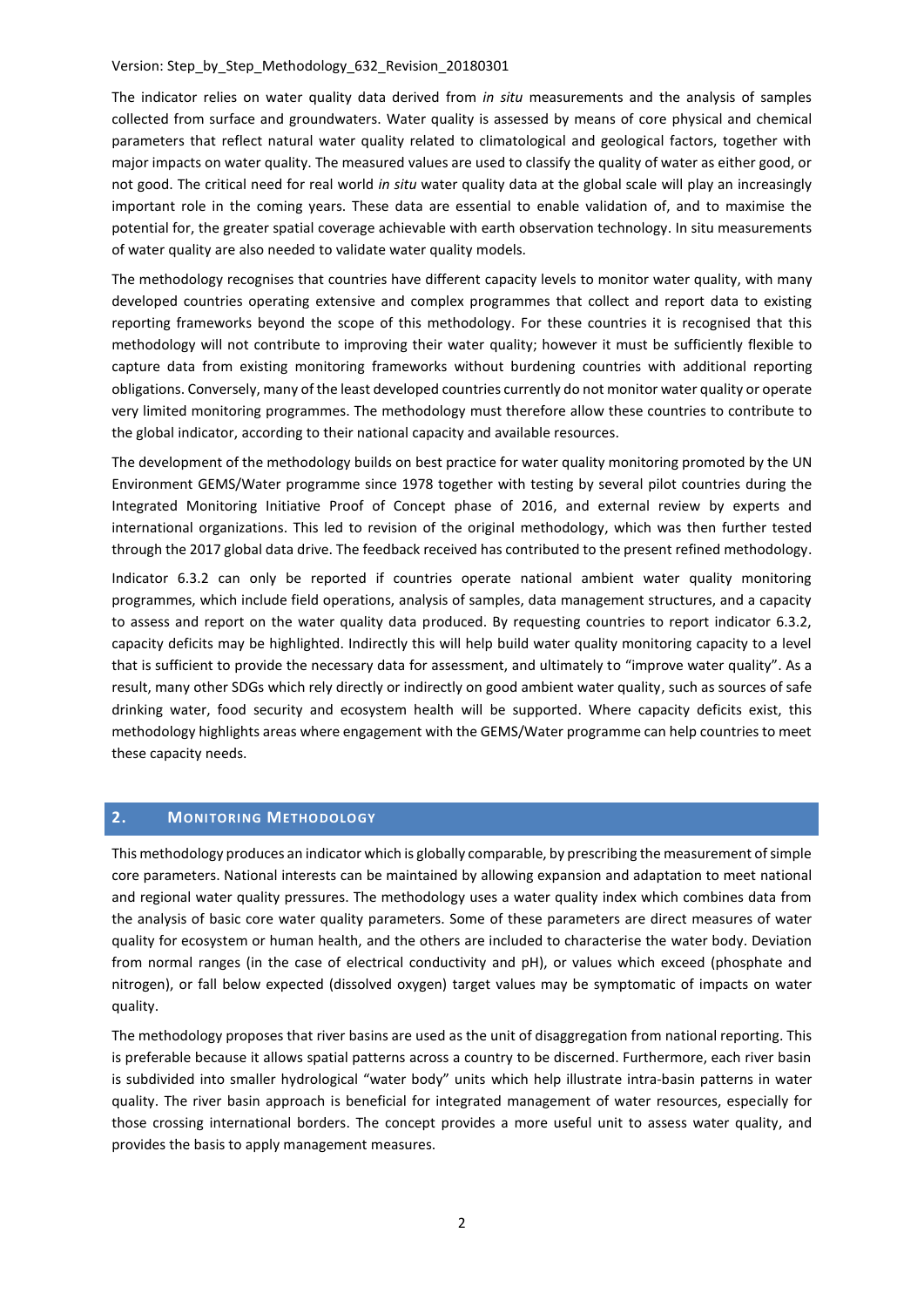The indicator to be reported is the "*proportion of bodies of water with good ambient water quality".* The longterm objective would be for the proportion of **all** bodies of water in the country meeting the criteria for "good quality" to be known. To achieve this it would be necessary to measure the quality of water for all water bodies. However, this may not be realistic initially and therefore it is suggested that, unless full national coverage is possible, monitoring effort focuses on selected key water bodies for which reliable, scientifically-sound data can be obtained.

The steps of this methodology are briefly described in the following sections. However, it is recommended that before implementation the associated expanded methodology document which is available via UN Water is consulted.

# 2.1 PROGRESSIVE MONITORING APPROACH

The progressive monitoring approach for indicator 6.3.2 is divided into two levels: Level 1 uses a water quality index comprised of core physico-chemical water quality parameters; and Level 2 includes monitoring of additional parameters and approaches such as biological, microbiological or earth observation. It is widely accepted that many countries are unable to reach Level 1, and these countries are encouraged to engage with GEMS/Water to identify where capacity development may be required to develop monitoring programmes.

Level 1 reporting uses parameters which are commonly collected globally and are straightforward and relatively inexpensive to measure. Level 1 data can be extracted from reporting frameworks already being used by countries employing more advanced methods of water quality assessment. For countries struggling to implement monitoring programmes, Level 1 presents fewer challenges when compared with more exhaustive assessments of water quality.

The core indicator of Level 1 cannot fully represent all pressures to water quality, and the progressive steps of Level 2 monitoring ensures the balance between global and national relevance is met. Level 1 provides the framework upon which more targeted monitoring programmes can be built. Level 2 monitoring can be advanced by expanding the parameters measured or by using additional approaches to monitoring water quality.

Level 2

Optional, based on country's water quality monitoring capacity - additional parameters - additional approaches



## **Figure 2.1: Schematic of Level 1 and Level 2 monitoring**

# 2.2 LEVEL 1 MONITORING

Options are offered for each step of Level 1 monitoring. They fall into two broad categories: countries can either use their own capacity to undertake the tasks prescribed or alternatively, they can engage directly with GEMS/Water for guidance and support. During the 2017 data drive it was recognized that many countries struggled with the implementation of several steps of the methodology. Countries are encouraged to engage with GEMS/Water at each step regardless of whether the capacity is present in the country to ensure the final

global indicator calculated fulfills the indicator objectives and is globally comparable.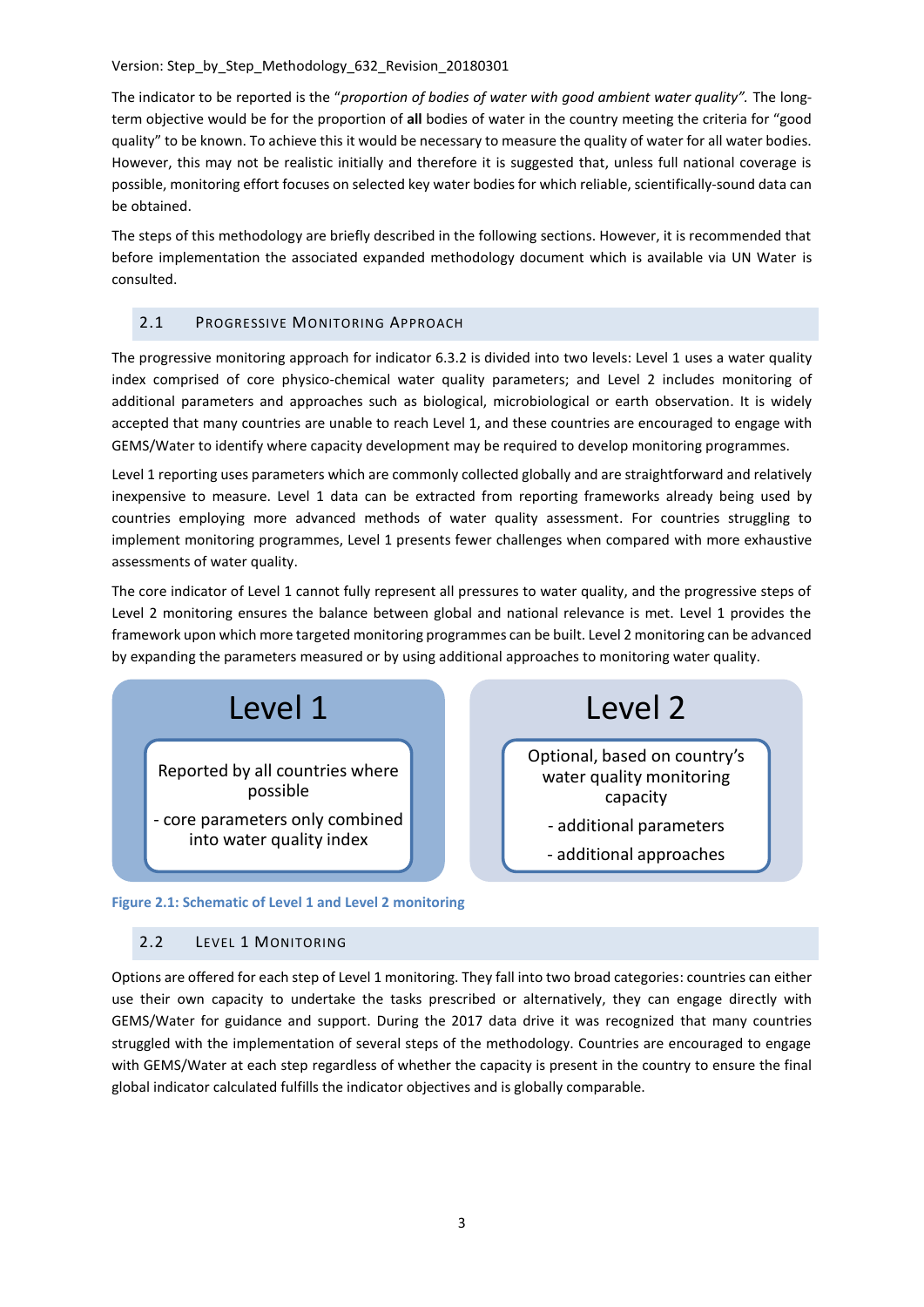

**Figure 2.2: Level 1 Indicator steps with requirements for each step**

## 2.2.1 STEP 1: DEFINE RIVER BASINS

# *Option 1 – Country defines river basin districts based on existing national or regional water quality assessment*

## *Option 2 – Engage with GEMS/Water to define suitable river basin districts*

The river basin district is the unit of disaggregation from the national indicator score. It is the area of land, made up of one or more neighbouring river basins or national portion of transboundary river basins, together with their associated groundwater bodies. The national indicator score is a useful tool for global comparisons, but in terms of management of water resources, especially for transboundary waters, the river basin district concept provides a more practical unit to assess water quality, and provides the basis to apply management strategies.

Countries choosing option 2, will be provided with preliminary river basins for their country derived from the HydroBASINS global dataset (Lehner and Grill, 2013) (see example in [Figure 2.3\)](#page-4-0) and the transboundary river basins of the UNEP-GEF Transboundary Waters Assessment Programme (TWAP) data portal available at <http://twap-rivers.org/indicators/> (UNEP-DHI and UNEP, 2016). These preliminary basins will serve as a starting point and will be validated by the country to align with reporting units used already. The final national river basin output will contribute to a seamless global basins reporting dataset that could be used for future SDG waterrelated indicators, which recognises the significance of both transboundary basins and the hydrological units used in countries.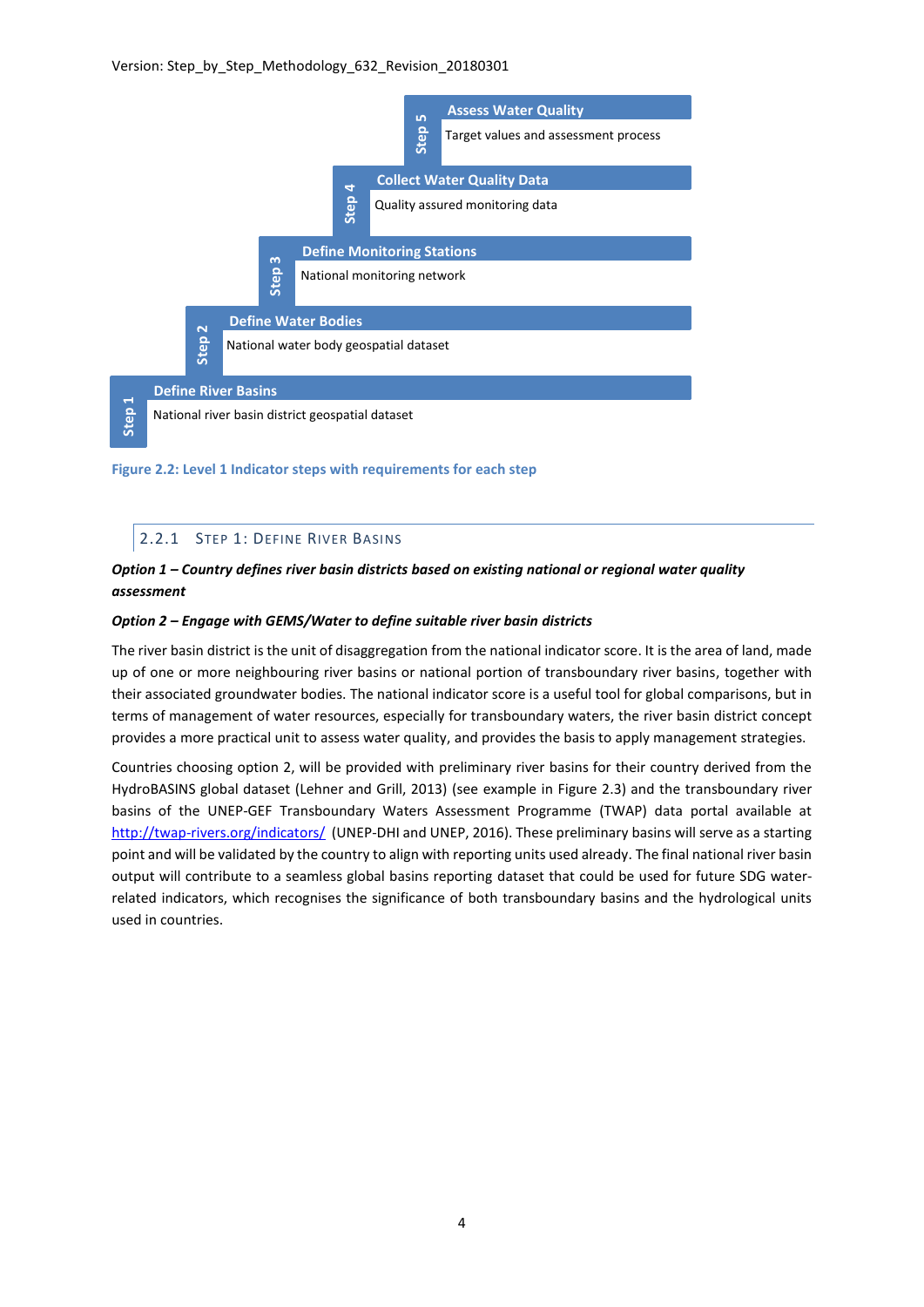

<span id="page-4-0"></span>**Figure 2.3: Example of HydroBasins Data for African Continent of Levels 1 to 6**

# 2.2.2 STEP 2: DEFINE WATER BODIES

## *Option 1 – Country applies water body units used in national or regional water quality assessment*

# *Option 2 – Engage with GEMS/Water to define suitable water bodies (based on HydroBASINS and HydroSHEDS)*

Within each river basin, the first level of categorisation is between surface and groundwaters. The surface waters should be divided into water bodies according to their type (i.e. river or lake). If, for example, a river is interrupted by a lake in its course, the boundaries between the lake and the river stretches upstream and downstream of the lake would act as boundaries between three individual water bodies.

Physical characteristics, including hydrological and geomorphological features, climatic factors and geochemical characteristics, as well as pollution from point and non-point sources, can result in large spatial differences in water quality in river systems, lakes and aquifers. This variability should be reflected in the water bodies that are considered within the scope of indicator 6.3.2. A sub-division of water bodies of different categories into discrete units with similar characteristics is recommended to allow for a meaningful assessment of their quality. Many countries have developed frameworks for water body types based on physical, chemical and related characteristics that can be applied for the delineation of water bodies. Where no framework is in place, information on the physical characteristics of the water bodies, pressures from pollution sources and designated uses can be used to further sub-divide large water bodies.

# *Delineation of River Water Bodies*

Hydromorphological features, such as river confluences are suggested as suitable boundaries for sub-division of river water bodies. This approach of using river confluences as boundaries between hydrological units is the basis of the HydroBASINS dataset. Countries exploring options to delineate and develop their own river water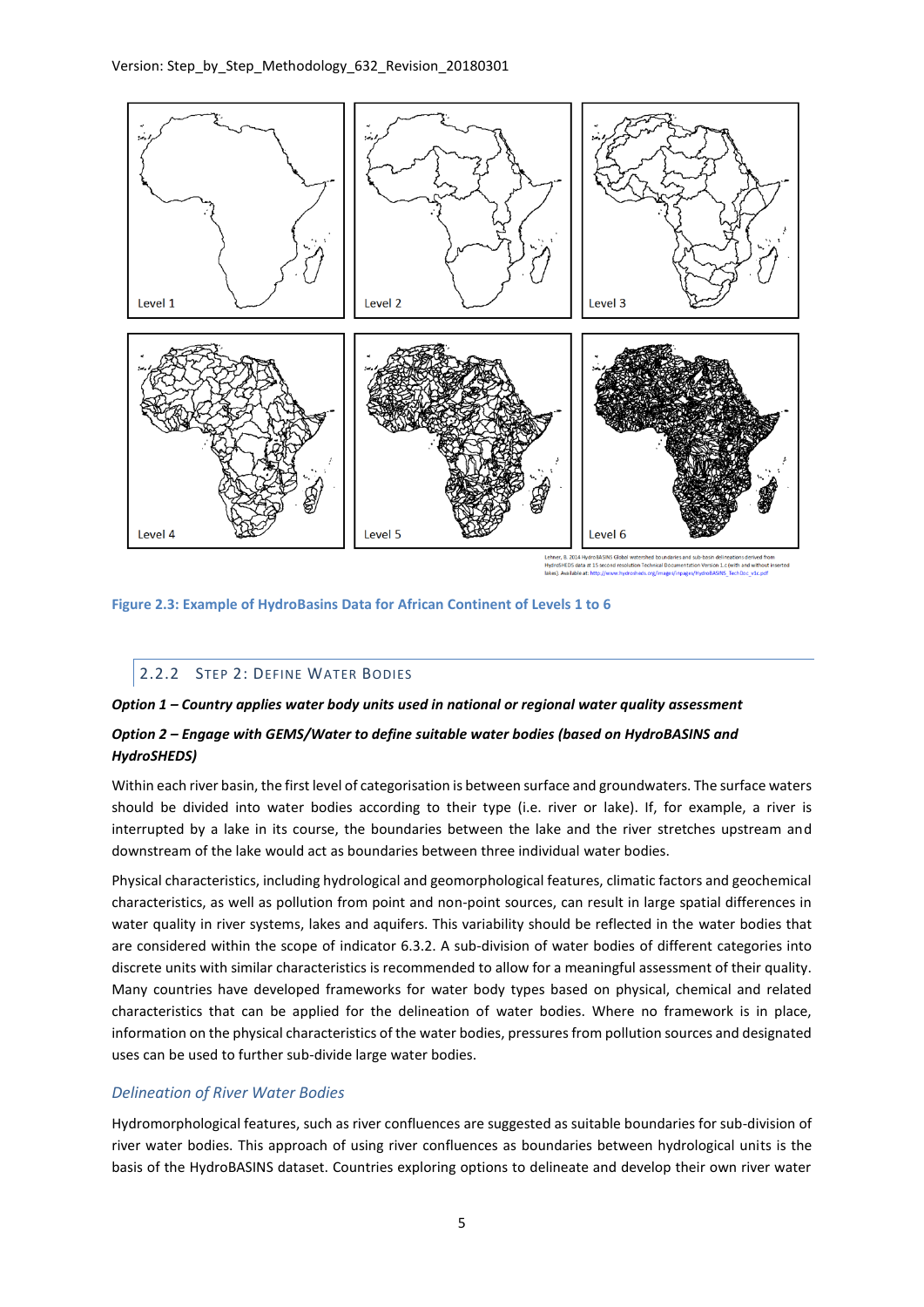bodies could use this dataset as an initial starting point. HydroBASINS is one of a suite of products of the HydroSHEDS project which are available a[t http://www.hydrosheds.org/.](http://www.hydrosheds.org/) GIS datasets for lakes (Messager *et al.*, 2016) and a modelled river network are also available.

Although the above mentioned criteria alone are sufficient for the identification of water bodies, there are further considerations that could help with refinement of surface water bodiesto enable an accurate monitoring of the progress towards SDG target 6.3. For this, areas with designated pressures and impacts (e.g. diffuse source of nutrient input from agriculture or point source of industrial water discharge) could be taken into account, as well as areas designated for specific uses (e.g. drinking water, recreational waters and fishery). Furthermore, the identification of water bodies could incorporate special areas for the protection of nature (UN Environment, 2017). In many countries, these considerations already are an integral part of the water management and monitoring strategies and can therefore be reflected in the SDG indicator 6.3.2 reporting process.

## *Delineation of Lakes*

Delineation is limited to the surface area of the water body. Lake water bodies which occur in a series, interconnected by rivers, or as an expansion in water width along the course of a river, such as artificial reservoirs behind dams, will need careful consideration and are not as clearly defined as those with a single input and output. Similarly, lake water bodies which fluctuate in depth and extent seasonally, will also need a systematic approach to delineation: what appears as one water body during the wet season may divide into several during the dry season.

Lake water bodies encompassing several distinct basins, may be divided into separate waterbodies especially if the characteristics of each basin varies. For example, one basin may be much shallower than another and may naturally exhibit different physico-chemical attributes. For large transboundary lakes, a harmonised approach should be adopted to ensure that each country classifies the lake in the same manner.

## *Delineation of Groundwater Bodies*

The elements identified as bodies of groundwater should allow for an appropriate description of the general and chemical status of groundwater. Therefore, the extent of a groundwater body should be confined by groundwater flow divides, using surface water catchments and geological boundaries as proxies where information is limited. If a further sub-division is necessary it should be based on groundwater level or on groundwater flow lines, where necessary.

For groundwater bodies which cross river basin boundaries, the groundwater body should be divided along the boundary. Each portion of the groundwater body should be classified as good or not good using the water quality data from each river basin respectively.

# 2.2.3 STEP 3: DEFINE MONITORING LOCATIONS

## *Option 1 – Select existing operational stations, where data are available*

## *Option 2 – Engage with GEMS/Water to define or select suitable monitoring stations*

Countries may have many hundreds of monitoring locations, and it may prove advantageous to select a subset of key locations rather than using all stations available. Monitoring locations should be distributed throughout the river network, including headwater sites which are typically less impacted by anthropogenic activities, midcatchment locations which may be exposed to a variety of pressures, and at the most downstream confluence with another river, lake or estuary. A minimum of one monitoring location is suggested per river water body, but this is dependent on the water body size. One location may, be insufficient to represent water quality in large and diverse systems, and additional locations may be needed. For example, two in headwater locations, two mid-catchment with each representing a major tributary and one at the most downstream point may be more appropriate.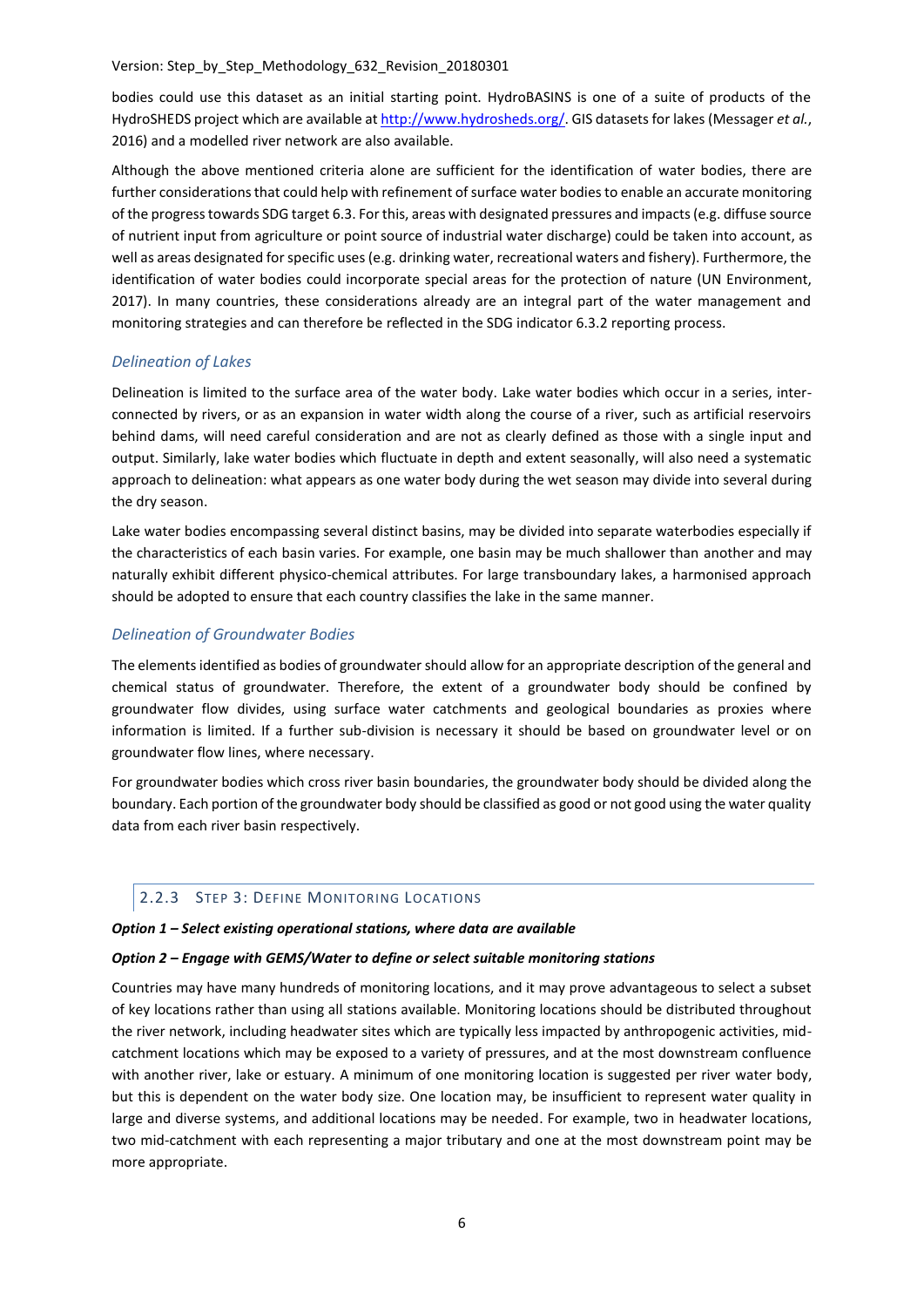The number of samples needed to assess the water quality of a lake is heavily dependent on the size and depth. Small, shallow lakes can be assessed using a single mid-lake sample, whereas large, deep lakes require an understanding of the bathymetry and water residence time. It may be necessary to sample at numerous locations and multiple depths.

The relative importance of groundwaters as a proportion of a country's water resources varies widely. This should be assessed in determining the resources allocated to groundwater monitoring. To be effective, national groundwater quality monitoring programmes require a full understanding of the hydrogeology of the country. If existing monitoring wells are in place, the characteristics of the well must be known, such as the depth, depth to perforated casing, length of perforated casing and well recharge rate. In the absence of existing monitoring wells, springs or existing drinking water wells can be used.

It is recommended that, in the absence of an existing monitoring network, countries should design a network at the national scale. If the resources available do not allow collection of data from the entire "ideal" monitoring network, it can serve as a target for future monitoring activities as resources become available.

# 2.2.4 STEP 4: COLLECT WATER QUALITY DATA

## *Option1 – Select data collected as part of national monitoring programmes*

## *Option 2 – Initiate a water quality monitoring programme*

To facilitate global comparability of the indicator, a number of physico-chemical core parameters have been suggested for the different water body types. These parameters do not reflect all pressures on water quality for every country, and a high water quality index score does not confirm suitability of the water for any one specific use. However, water quality that meets the target values for these parameters, measured as part of a welldesigned monitoring programme, does indicate that the water is not impacted by major sources of water pollution: domestic and industrial wastewaters, agricultural runoff and saltwater intrusion. The justification for inclusion and a description of each recommended parameter is given below.

| <b>Parameter</b><br>group                                                                           | <b>Parameter</b>                                                               | <b>River</b>              | Lake         | <b>Groundwater</b> |  |
|-----------------------------------------------------------------------------------------------------|--------------------------------------------------------------------------------|---------------------------|--------------|--------------------|--|
| Oxygen                                                                                              | Dissolved oxygen<br>Biological oxygen demand, Chemical oxygen demand           | $\mathbf{x}$              | $\mathsf{x}$ |                    |  |
|                                                                                                     |                                                                                | $\boldsymbol{\mathsf{x}}$ |              |                    |  |
| <b>Salinity</b>                                                                                     | <b>Electrical conductivity</b><br>Salinity, Total dissolved solids             | $\mathbf{x}$              | $\mathbf{x}$ | $\mathsf{x}$       |  |
| Nitrogen*                                                                                           | <b>Total oxidised nitrogen</b><br>Total nitrogen, Nitrite, Ammoniacal nitrogen | $\mathsf{x}$              | $\mathsf{x}$ |                    |  |
|                                                                                                     | Nitrate**                                                                      |                           |              | $\mathbf{x}$       |  |
| Phosphorous*                                                                                        | Orthophosphate<br><b>Total phosphorous</b>                                     | $\mathsf{x}$              | $\mathsf{x}$ |                    |  |
| <b>Acidification</b>                                                                                | pH                                                                             | $\mathsf{x}$              | $\mathsf{x}$ | $\mathsf{x}$       |  |
| * Countries should include the fractions of N and P which are most relevant in the national context |                                                                                |                           |              |                    |  |
| ** Nitrate is suggested for groundwater due to associated human health risks                        |                                                                                |                           |              |                    |  |

#### **Table 2.1: Core monitoring parameters for each type of water body**

The minimum data requirements for calculating this indicator are measurements obtained by analysing water samples for all of the core parameters appropriate to the type of water body. Table 2.1 contains recommended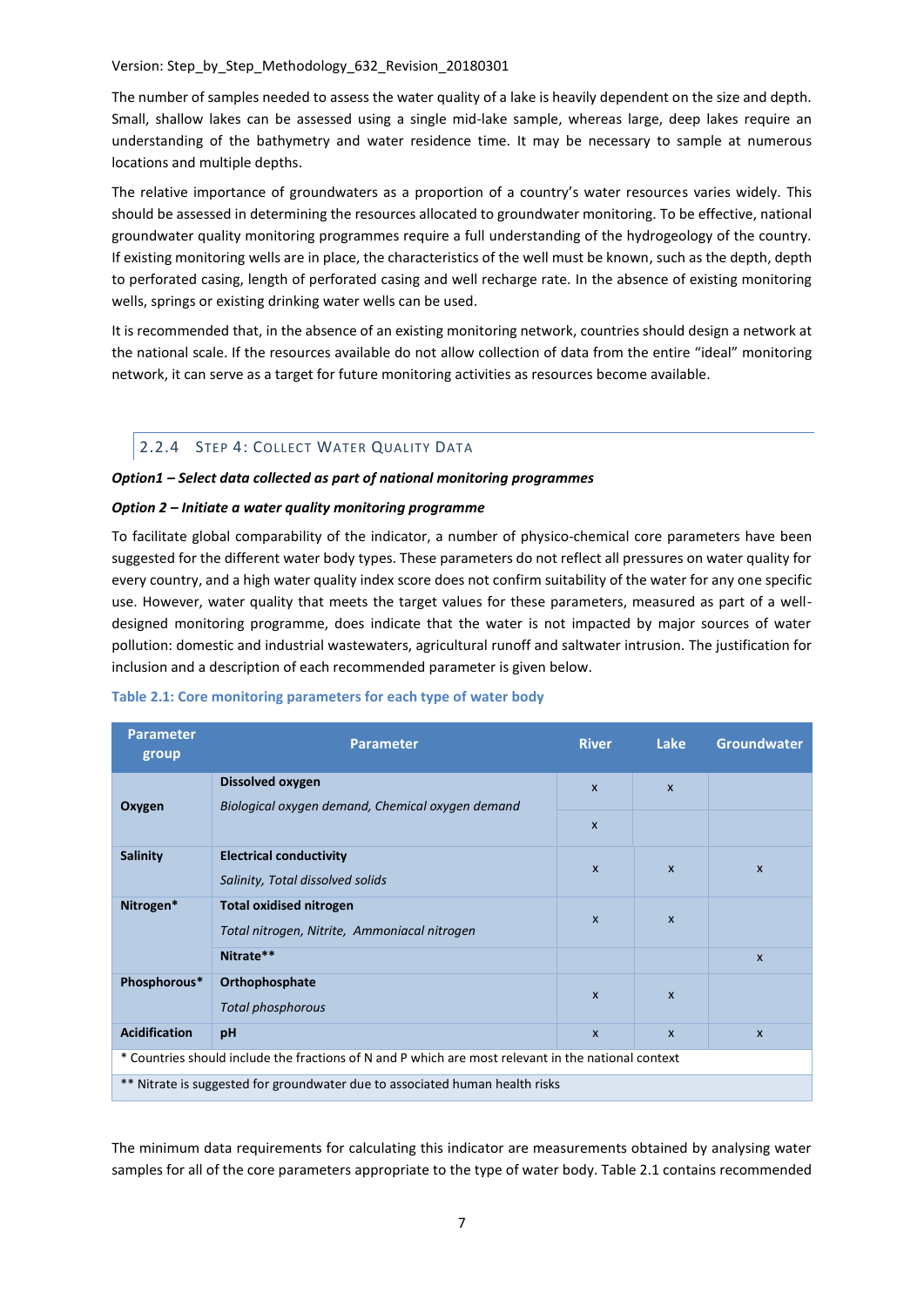core parameters (bold) as well as alternative core parameters (italic) that can be used depending on data availability and applicability for the specific water body types.

Samples should be taken routinely, at prescribed intervals, or the same time of year each year, from the same locations. Even if new monitoring stations are introduced, data should continue to be collected from the original locations. This ensures that results are comparable from year to year, thereby enabling trends to be established over time. The monitoring data needed for the indicator calculation may be collected by different monitoring programmes involving different agencies and organizations. It is therefore important to establish and maintain centralized data repositories at the national level that collate the data from the various stakeholders, ensuring compatibility in reporting units between all agencies submitting data. Data should be compiled for each core parameter at each sampling location in order to calculate the indicator.

Quality assurance and effective quality control procedures during sampling, analyses and data handling are essential to produce reliable monitoring data for the indicator. International standards should be applied at all stages depending on applicability and availability. The central data repository should also keep all relevant metadata associated with the water quality measurements. This includes the location of the monitoring station, described with geographical co-ordinates for each site from which samples are taken within a water body. The type of water body should be recorded together with other information that might affect the analytical results obtained (e.g. unusual water levels or disturbance of the water body).

#### *Rivers*

**Dissolved oxygen (DO)** is important for aquatic organisms. Levels of dissolved oxygen fluctuate naturally with temperature and salinity. Turbulence at the surface of a river, at riffles, or at waterfalls can increase dissolved oxygen concentrations. Photosynthetic activity of aquatic flora and respiration by aquatic organisms can also affect concentrations diurnally and seasonally. Very low oxygen concentrations may suggest the presence of biodegradable organic matter, such as sewage. Ideally, DO is measured *in situ* using an oxygen probe, but methods are available where the oxygen in the water sample is chemically fixed for analysis in the laboratory.

**Electrical conductivity (EC)** is a simple measure of dissolved substances, such as salts, that help characterise the water body. Values of EC change naturally, especially during periods of increased flow. The inclusion of EC as a core parameter is due to its simplicity of measurement and because deviation from normal ranges can be used as an indicator of pollution, such as wastewater inputs to the water body. The most accurate method to measure EC is using a conductivity probe *in situ*, because values can change during the time between collection in the field and analysis in the laboratory.

**pH** is included as a core parameter because, like EC, it is useful to help characterise the water body. pH is one of the most widely measured parameters due to its influence on many biological and chemical processes. It is a measure of the activity of the hydrogen ion in the water which can fluctuate naturally especially with changing hydrological conditions as they are influenced by groundwater, subsurface flows and surface runoff during rain events. Changes outside of natural ranges indicate possible pollution from industrial or other wastewater sources. pH is most accurately measured *in situ* using a potentiometric probe because values can change during the time between collection in the field and analysis in the laboratory.

**Orthophosphate (OP)** is a bioavailable dissolved inorganic form of phosphorus, which is an essential nutrient for aquatic life. Additional inputs from human activities, such as wastewaters or agricultural run-off, can increase concentrations such that they support excessive plant and algal growth which affects the ecological balance of the aquatic ecosystem and impairs water quality for human uses. Orthophosphate can be measured in the field using test kits, but the greatest accuracy and limits of detection are achieved in the laboratory. The concentrations of OP can change over time if the sample is not fixed, and therefore it is suggested that samples are analysed within 24 hours.

**Total oxidised nitrogen (TON)** is a combined measure of both nitrate and nitrite, which are both forms of dissolved inorganic oxidised nitrogen. Like phosphorus, nitrogen is a nutrient essential for aquatic life and additional inputs can have detrimental impacts on freshwater ecosystems. Total Oxidised Nitrogen, rather than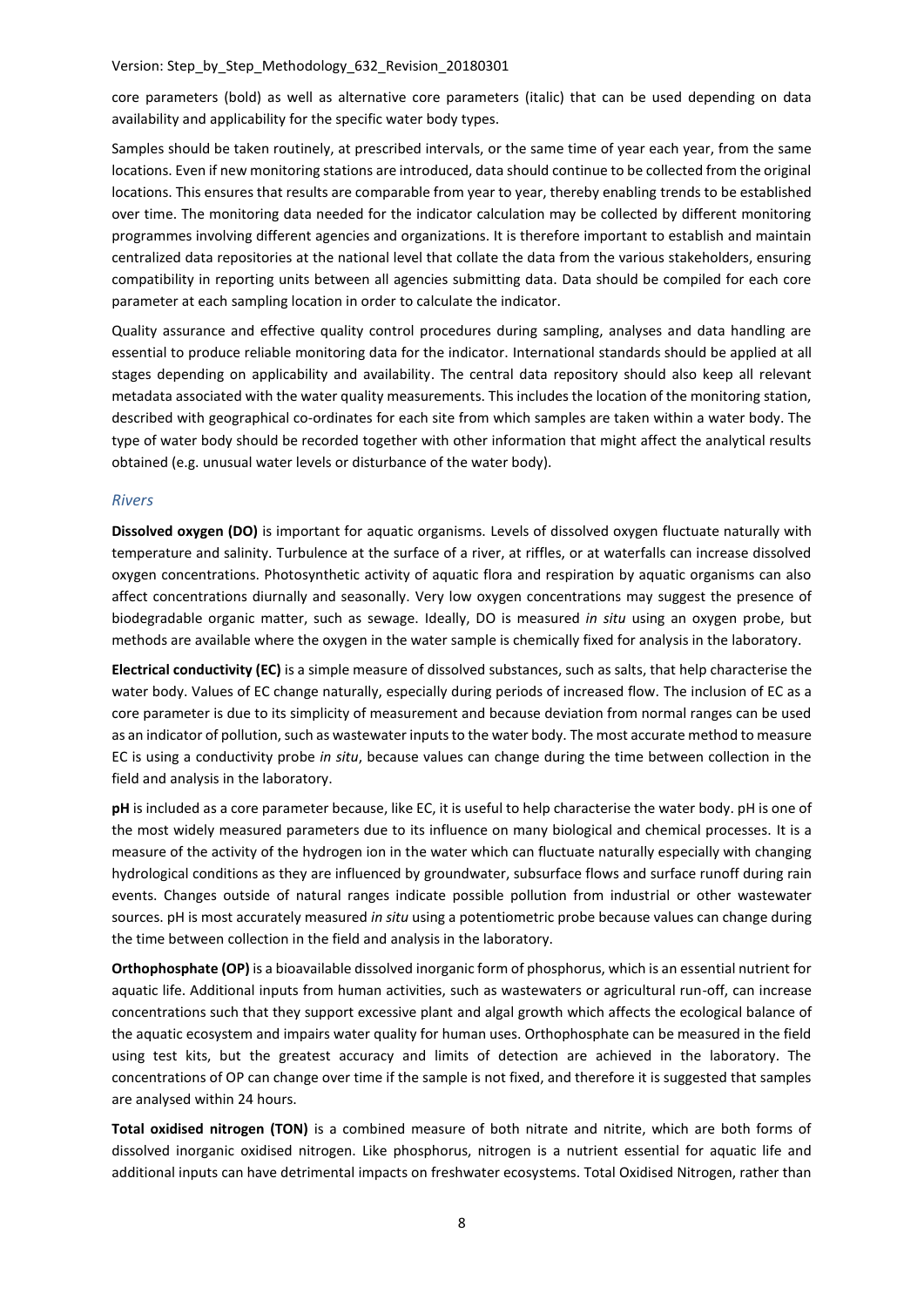nitrate, is suggested because the analytical method is more straightforward and doesn't require the reduction step needed to measure nitrate alone. In most instances the nitrite fraction of TON in surface waters comprises less than one percent of the total, so for practical purposes, total oxidised nitrogen and nitrate are the same. As with OP, there are kits available for *in situ* monitoring of TON.

**Note on nutrient analyses** - There are many fractions of phosphorus and nitrogen which countries may be already routinely monitoring, including inorganic, organic, particulate and dissolved forms. For example, total phosphorus (TP) can be a more useful measure of water quality affected by wastewater discharges than orthophosphate but it is more complex to measure because a digestion phase is needed during analysis. Countries can choose to measure the fraction which is most relevant in the national context but orthophosphate and TON are included here as recommendations for the global indicator.

## *Lakes*

The core parameters for lakes are the same as for rivers but the results need careful interpretation if the lake stratifies. Temperature, DO and EC measured through a vertical profile of the lake will identify whether the lake is stratified. A vertical profile monitoring design, integrating samples from fixed depths at regular frequencies is preferred (Chapman, 1996).

## *Groundwaters*

**EC and Salinity** are included together because the method of measurement is often the same but in most cases only one is relevant for a particular groundwater body. As with surface water bodies, EC is useful for characterising groundwaters. For many countries saltwater intrusion into groundwater is a problem and in these cases measuring salinity is more useful if the water is used for drinking or irrigation. For the most accurate results both EC and salinity are measured at the wellhead.

**Nitrate** has been suggested for groundwaters rather than TON, because there are specific health concerns associated with nitrate if the water body is used as a drinking water source. Under usual conditions, the majority of the oxidised nitrogen measured as TON is in the form of nitrate, with nitrite making up a small fraction of the total, but for the purposes of accuracy it is recommended that nitrate alone is measured rather than TON. The nitrate ion is highly mobile and readily reaches groundwater bodies. Elevated nitrate concentrations may arise from agricultural sources; hence it is included as a core parameter because it may be useful to establish baseline nitrate conditions.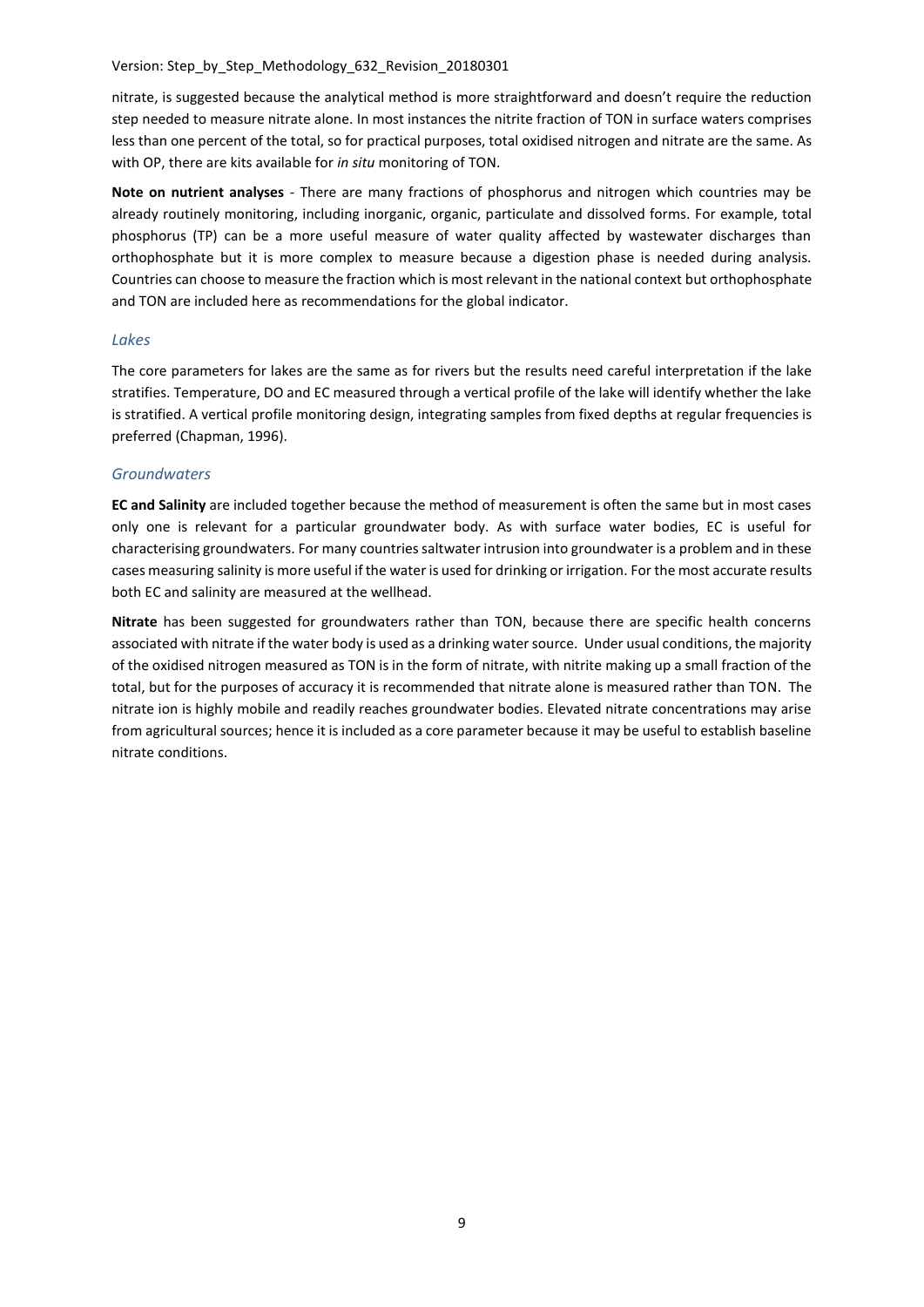**Special note on Groundwaters**: The relative importance of groundwaters and surface waters differs globally, with some countries relying entirely on groundwater resources. Groundwater monitoring programmes include all the elements of surface water monitoring programmes, but require a high degree of expertise to implement, and the results are more difficult to interpret. This is compounded by a shortage of qualified groundwater specialists and experienced well-drilling technicians in low- and middle-income countries, and efforts are need to address this capacity deficit (Alley et al, 2017).

Groundwater flow systems are often very heterogeneous, so that samples from wells in close proximity can produce very different results, especially if samples are taken from different depths. Additionally, groundwater monitoring results are strongly influenced by the sampling methods and protocols and, therefore field personnel need to be trained to a high level of competence to ensure representative samples are obtained. Groundwater bodies need to be recognised as receiving water bodies that require protection against polluting discharges and inappropriate land-uses. Once polluted, the potential for groundwater resources to remain so for decades or even centuries, highlights the importance for implementing effective groundwater monitoring programmes. In addition to routine monitoring, extensive experience gained from other regional and national groundwater monitoring programmes clearly illustrates that reliable interpretation of groundwater status and trends requires periodic intensive surveys on a systematic aquiferby-aquifer basis, with supporting data on anthropogenic pressures and aquifer dynamics, in addition to regular monitoring of a few selected long-term monitoring stations to improve interpretation (Alley et al, 2017).

# 2.2.5 STEP 5: ASSESS WATER QUALITY

## *Option 1 – Monitoring data are assessed by the country*

# *Option 2 – Monitoring data and associated metadata sent to GEMS/Water for assessment and returned to country for validation*

The assessment process uses the quality assured monitoring data in conjunction with associated metadata. These metadata include sample location and the time each sample was collected. Water quality is assessed by comparison with target values, and whether Option 1 or Option 2 is selected, the target values will need to be carefully defined. These targets do not necessarily need to be legally binding water quality standards, but can be based on knowledge of the water bodies. Target values can be national values that apply to all water bodies of one type, for example an annual average phosphate concentration of 0.035 mg P/l applies for rivers in Ireland (See Annex 7.2). Alternatively target values can be water body or site specific. For example, a national target value for phosphate of 0.035 mg P/l may not be achievable in all water bodies due to local geological characteristics, and therefore a number of samples would be needed from sites unimpacted by anthropogenic sources of phosphate to derive an achievable local target value. Published water quality target values from other jurisdictions can be used as an alternative, but they may not be completely appropriate at the national level. Additionally, efforts should be made to align target values for transboundary water bodies amongst all riparian countries. If Country A, uses a different target to Country B for the same transboundary water body, the assessment of water quality will vary even if the measured water quality is the same. Examples of published water quality guidelines and targets are included in Annex 7.2.

Countries choosing option 2 need to provide quality-assured monitoring data, as well as metadata on river basin districts, water bodies, and target values to GEMS/Water. This information is required to enable classification of the water quality of the water bodies and calculation of the indicator at river basin district and national scale.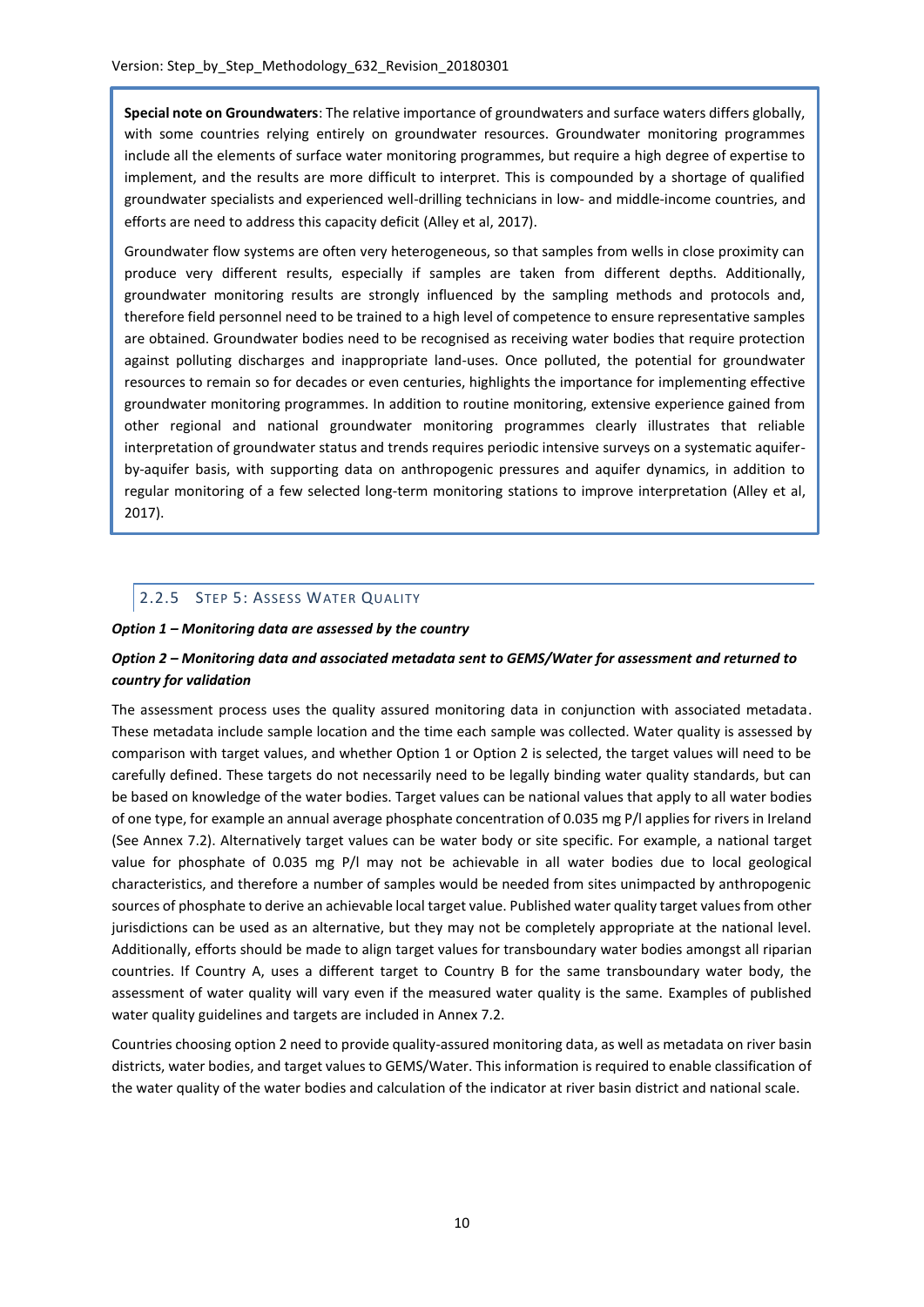Countries may fall into one of three potential categories which are outlined in [Figure 2.4](#page-10-0) below: (i) national ambient water quality standards exist for all parameters; (ii) data exist but national target values do not; (iii) insufficient water quality data are available to generate target values.



<span id="page-10-0"></span>**Figure 2.4: Schematic of ambient water quality standards and target situations and suggested actions**

If countries fall into the first category, this step of the indicator 6.3.2 methodology is not necessary and existing water quality standards can be used as target values. If countries fall into the second category and water quality data are available for the core parameters, a systematic review is needed to determine whether sufficient data exist to set nationally relevant target values. Countries in the third category will need to use target values from another jurisdiction or, implement a water quality monitoring programme to collect sufficient data to generate target values. In reality, countries may find themselves between categories. Countries may have target values for certain parameters and not for others or, in the absence of any target values, sufficient data may exist to set target values for some but not all parameters.

# *Collect Data to Set Target Values*

A minimum of one year's data is needed to generate target values using water samples collected during different seasons and hydrological regimes. A minimum of twenty data points are recommended, but a more statistically robust target value would be generated if a greater number of data values are used. As with any monitoring programme, it is imperative to note the hydrological conditions during sampling because atypical hydrological conditions can affect some parameter results.

Target values can be of three types depending on the parameter being measured. Some parameters will have "upper" target values meaning the value should not be exceeded. As an example, in Ireland, a phosphate target concentration of 0.035 mg P/l should not be exceeded. Others will be "lower" target values, meaning the measured value should not fall below the target. An example would be dissolved oxygen in rivers where a target value of 9.5 mg/l is a lower target value for waters below 20 °C. Lastly some parameters will have a "range", which is the normal acceptable range of values for that parameter. For example, a range of pH between 6 and 9 may be acceptable for a particular lake, and a deviation from this range may be symptomatic of a water quality issue which may need further investigation.

Data from an unimpacted monitoring location can be used to set a target value which can then be applied to other monitoring locations within the same water body. Unimpacted monitoring locations, which are relatively free from pressures on water quality such as, agriculture, wastewater effluent or mining, can represent "background" or "reference" water quality and can be used to define target values for all monitoring stations regardless of the pressures on their water quality.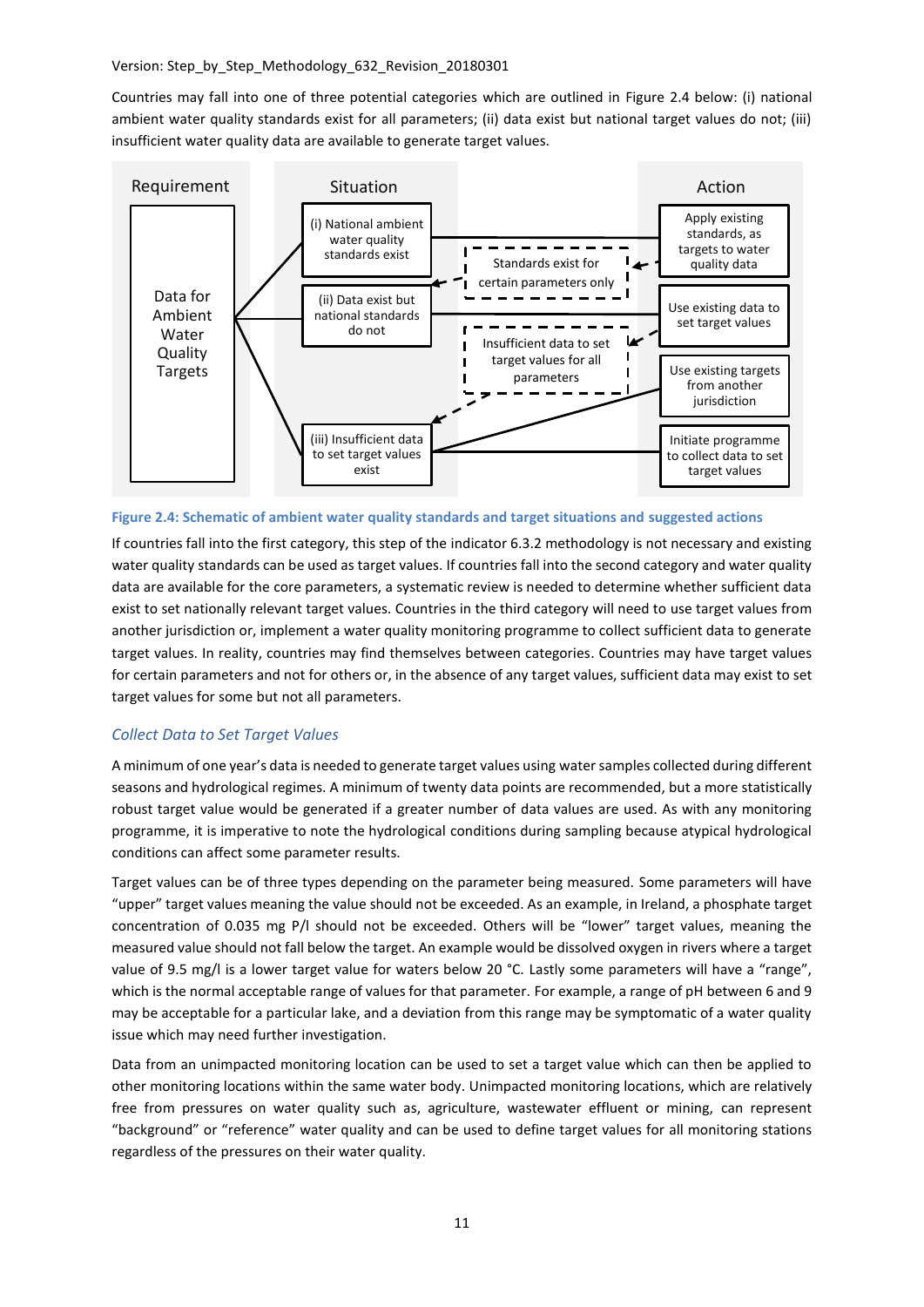Some detailed examples of the derivation of national targets and guidelines have been published (e.g. ANZECC and ARMCANZ, 2000) and are available on-line at http://agriculture.gov.au/SiteCollectionDocuments [/water/nwqms-guidelines-4-vol1.pdf.](http://agriculture.gov.au/SiteCollectionDocuments%20/water/nwqms-guidelines-4-vol1.pdf)

# *Classification of Water Quality*

Using the target values, a simple index based on the compliance of the monitoring data with the selected target values is used to classify the quality of individual water bodies. For all monitoring locations within a water body, the monitoring values are compared with the target values. The index is defined as the percentage of monitoring values that comply with the target values:

$$
C_{wq} = \frac{n_c}{n_m} \times 100
$$

Where

 $C_{wa}$  is the percentage compliance [%];

 $n_c$  is the number of monitoring values in compliance with the target values;

 $n_m$  is the total number of monitoring values.

A threshold value of 80% compliance is defined to classify water bodies as "good" quality. Thus, a body of water is classified as having a good quality status if at least 80% of all monitoring data from all monitoring stations within the water body are in compliance with the respective targets.

#### *Calculation of Indicator*

The results of the classification of single water bodies with respect to their general status as described above are aggregated to the national level by calculating the proportion of classified water bodies classified as having a good quality status to the total number of classified water bodies expressed in percentage:

$$
WBGQ = \frac{n_g}{n_t} \times 100
$$

Where

 $WBGQ$  is the percentage of water bodies classified as having a good quality status;  $n_a$  is the number of classified water bodies classified as having a good quality status;

 $n_t$  is the total number of monitored and classified water bodies

#### 2.3 LEVEL 2 MONITORING

The progressive steps of Level 2 monitoring ensures the balance between global and national relevance is met. Level 2 monitoring can be advanced by measuring additional parameters such as those associated with specific pressures or by using additional approaches to monitoring water quality such as biological or earth observation.

#### 2.3.1 ADDITIONAL PARAMETERS

Progressive monitoring parameters, such as emerging contaminants or biological indices, can be included depending on national capacities and requirements, and according to country-specific legislation, or regional and local requirements in relation to specific pressures or pollutants. These additional parameters can be reported separately, and analysed over time to identify the improvement or degradation of water quality.

The parameters selected for progressive monitoring should be based on national objectives and implemented as capacity increases. These chosen parameters could be tailored to reflect the use of the water body. Microbiological parameters have been omitted from the core parameters because, although they are of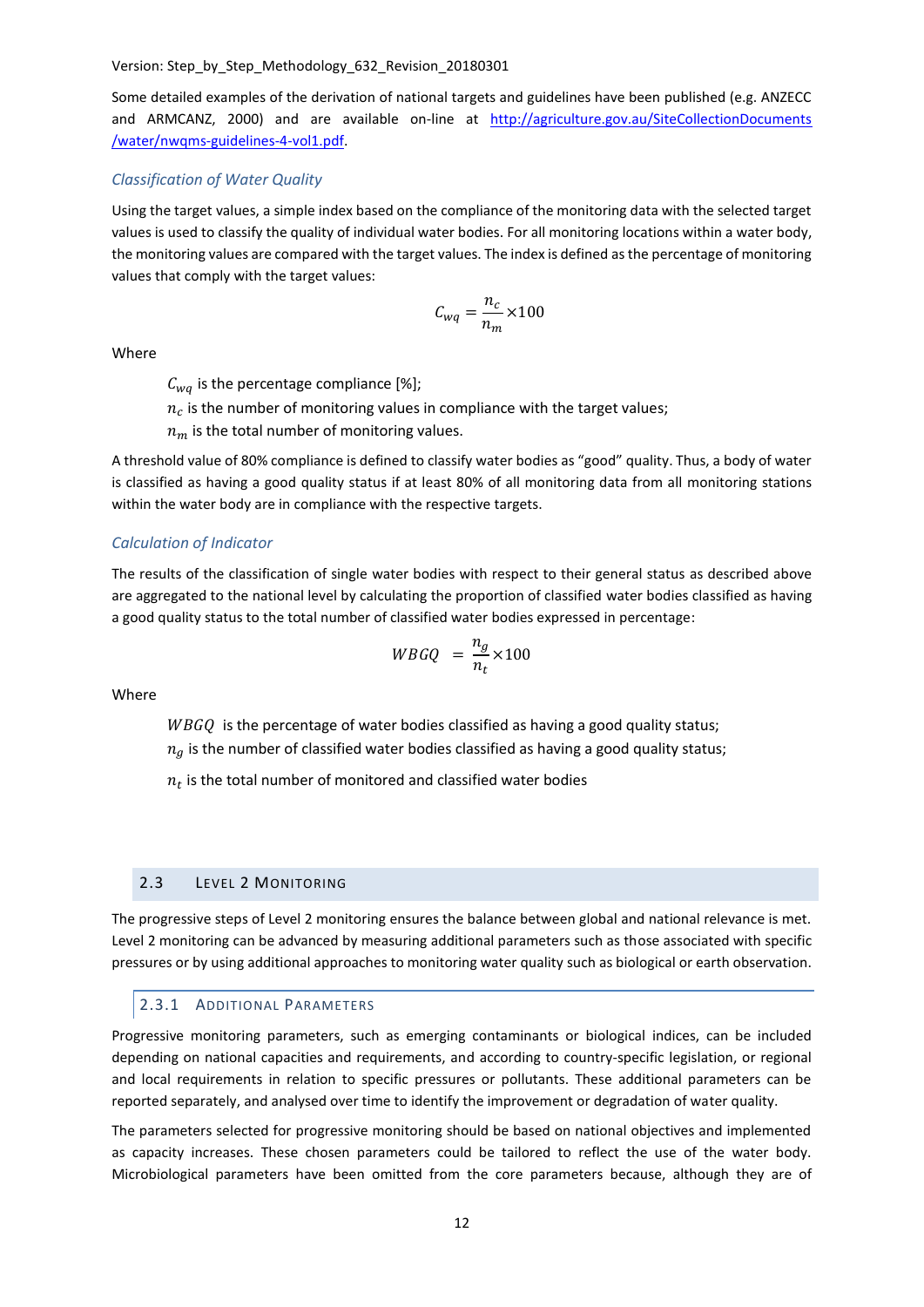particular concern for human health, they are not routinely monitored in ambient water quality programmes in many countries. However, where water bodies are used directly for drinking water without treatment, inclusion of microbiological parameters is highly recommended.

Progressive monitoring parameters can also be included to reflect particular pressures on water quality in each country. For example, if mining is of particular relevance, a programme which monitors downstream concentrations of heavy metals may be appropriate to determine the degree and extent of the pollution. In lakes, additional parameters such as chlorophyll a are needed to assess trophic status or quality requirements for particular uses such as drinking water or recreation.

If compounds that pose a risk to human health and aquatic life, especially toxic compounds, are included it is recommended that target values are used that reflect their negative effects.

Two parameters of particular concern for groundwaters that are used for drinking, are arsenic and fluoride. These are not included in the core parameters because they are of regional concern, and are derived from geogenic sources rather than anthropogenic activities.

# 2.3.2 ADDITIONAL APPROACHES

Although the use of biological and ecological approaches is introduced here as an advanced step in the progression of monitoring water quality, it is acknowledged that many countries already have such methods in place on which they base their judgement of water quality. Some of these have been modified and improved over many years (e.g. Dickens and Graham 2002; WFD-UKTAG 2014). In a few countries, the results of biological approaches are combined with physical and chemical measurements to obtain an overall judgement of water quality (EPA 2008). All countries are encouraged to consider developing a biological system, where resources are available, and to include such methods when assessing water quality for rivers and lakes. No single method has been tried and tested at a global level, but there are some general approaches that can be used to develop indices that are useful for spatial or temporal evaluation of water quality (Chapman and Jackson 1996).

The use of Earth Observation (EO) data for water quality monitoring is currently advancing but limited to optically detectable water quality parameters like turbidity and chlorophyll, and only in relatively large bodies of water such as lakes and wide rivers. Given the high spatial and temporal resolution of current and upcoming satellite missions, EO data could provide an important and cost-effective additional data source for monitoring of large rivers and lakes in the near future.

There is significant interest in the potential of Citizen Science to deliver a greater spatial coverage of water quality monitoring data than is possible with traditional laboratory-based monitoring networks (e.g. FreshWaterWatch, 2018). The core parameters for this indicator can all be measured using a range of cheap and simple field techniques. Thus, where data submission can be captured electronically by the responsible organisation, Citizen Science networks may provide a useful additional source of data for indicator 6.3.2. It is, however, recommended that training is provided to the citizen groups and that data collection and analysis is co-ordinated by a designated central organisation.

# **3. REPORTING OF THE INDICATOR**

The national Level 1 core indicator provides a global comparison of water quality. This indicator is reported by countries to UN Environment. Following a validation process by GEMS/Water the indicator is then reported to UN Statistical Division (UNSD) for global comparison.

To ensure the data provided are globally comparable, it is recommended that only data from the preceding five years be used to ensure that the results are up-to-date and globally comparable. Therefore, the next reporting period in 2020, data from 2015 to 2019 would be most suitable. If data covering all five years are not available, using data from a single year within this period is acceptable. The reporting cycle is every five years; the next reporting year will be 2025.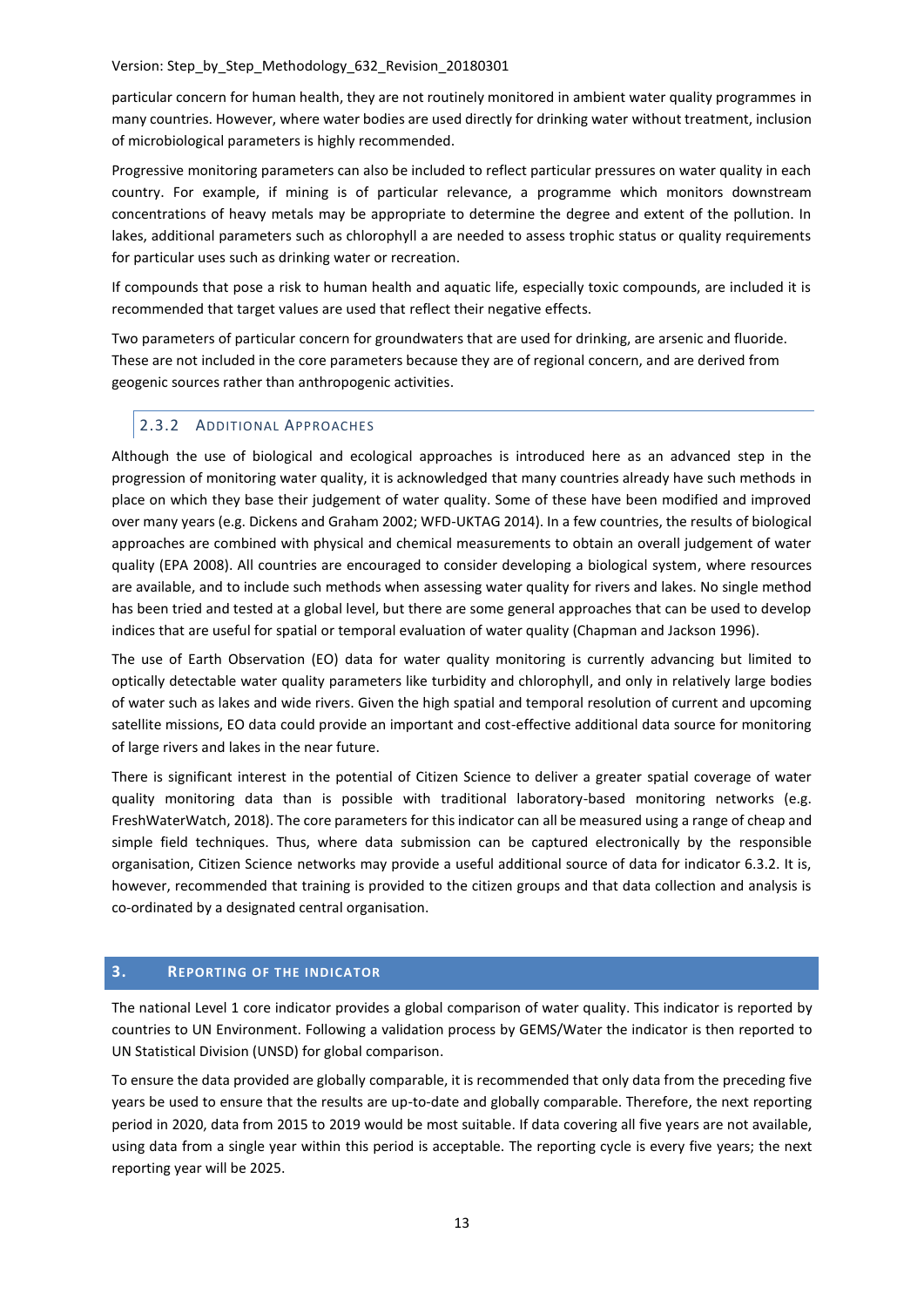Countries are encouraged to report Level 2 data to UN Environment in parallel to the Level 1 data, but there are no constraints to Level 2 reporting and this can be reported to UN Environment in any year. All reported data will be used to inform regional and global water quality assessment and reports.

# **4. SUMMARY**

This document provides background information and context for the implementation of SDG indicator 6.3.2. It outlines the requirements and steps for Level 1 reporting of the methodology with guidance on each step, and also for Level 2 monitoring for countries with a greater water quality monitoring capacity. Further resources available at the UN-Water site including two online tutorials, a recorded webinar (translated into five other UN languages), and a link to the UN Environment Helpdesk: [http://www.sdg6monitoring.org/indicators/target-](http://www.sdg6monitoring.org/indicators/target-63/indicators632/)[63/indicators632/.](http://www.sdg6monitoring.org/indicators/target-63/indicators632/) All queries should be directed to the Helpdesk.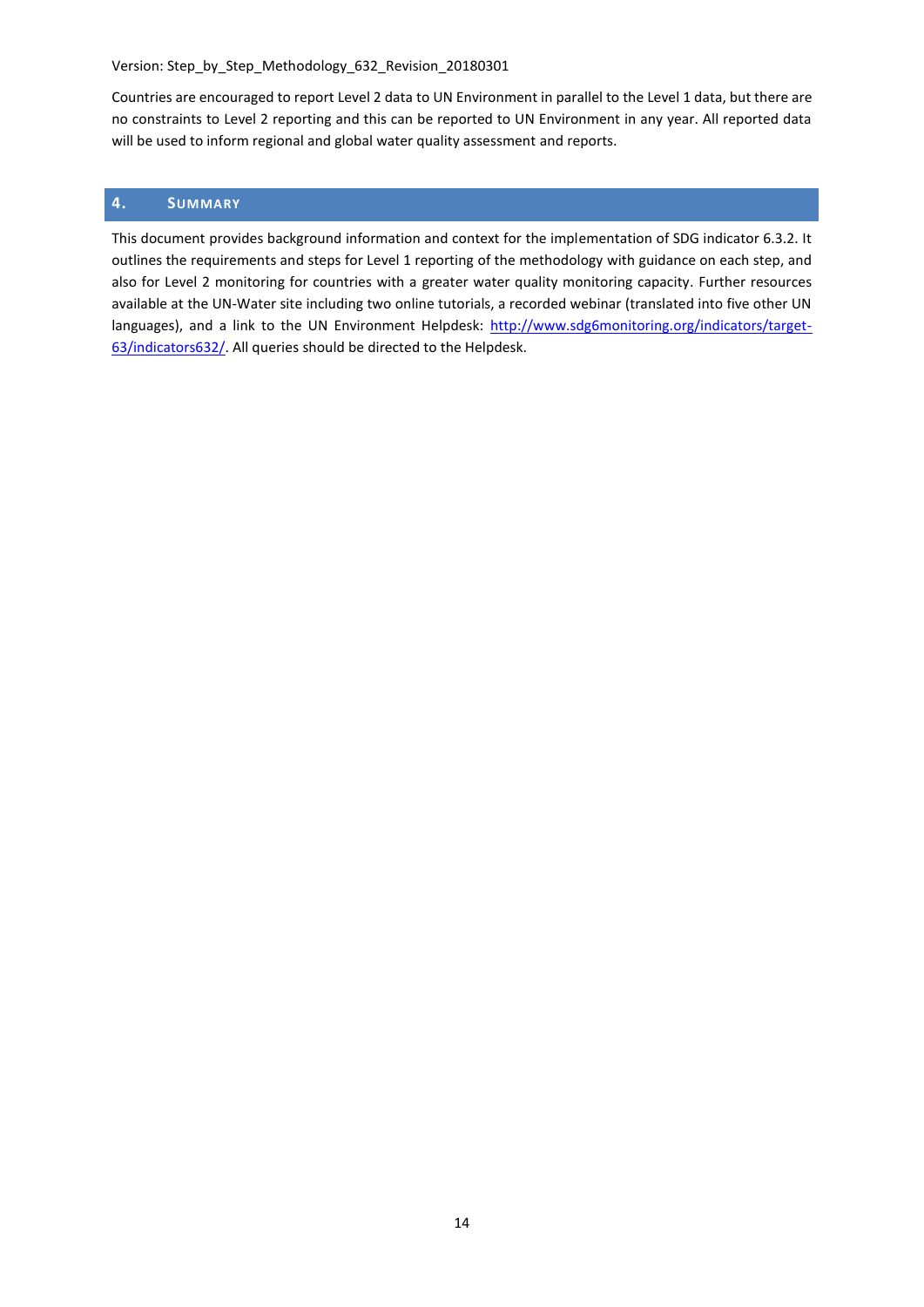# **5. REFERENCES**

Alley, W., Furey S., Klingbeil, R., Shivakoti, B.R., Kabede, S., Hirata, R. 2017. The UN-SDGs for 2030: Essential Indicators for Groundwater. International Association of Hydrogeologists (IAH). Available at: https://pub.iges.or.jp/pub/un-sdgs-2030-essential-indicators-groundwater

ANZECC and ARMCANZ 2000 Australian and New Zealand guidelines for fresh and marine water quality. Volume 1, The guidelines. Australian and New Zealand Environment and Conservation Council, Agriculture and Resource Management Council of Australia and New Zealand. Available at: <http://agriculture.gov.au/SiteCollectionDocuments/water/nwqms-guidelines-4-vol1.pdf>

CCME undated Water Quality Guidelines for the Protection of Aquatic Life. Canadian Council of Ministers of the Environment. Available at:

[http://www.ccme.ca/en/resources/canadian\\_environmental\\_quality\\_guidelines/index.html](http://www.ccme.ca/en/resources/canadian_environmental_quality_guidelines/index.html)

Chapman, D. [Ed.] 1996 *Water Quality Assessments – A Guide to Use of Biota, Sediments and Water in Environmental Monitoring*. Second Edition Published by E&FN Spon on behalf of United Nations Environment Programme and the World Health Organization. Available at:

[http://www.who.int/water\\_sanitation\\_health/resourcesquality/watqualassess.pdf](http://www.who.int/water_sanitation_health/resourcesquality/watqualassess.pdf)

Chapman, D. and Jackson, J. 1996 Biological Monitoring. In Bartram, J and Ballance, R [Eds] *Water Quality Monitoring - A Practical Guide to the Design and Implementation of Freshwater Quality Studies and Monitoring Programmes*. Published by E&FN Spon on behalf of United Nations Environment Programme and the World Health Organization. Available at:

[http://www.who.int/water\\_sanitation\\_health/resourcesquality/wqmchap11.pdf](http://www.who.int/water_sanitation_health/resourcesquality/wqmchap11.pdf)

Department of Environmental Conservation 2016 18 AAC 70 Water Quality Standards, Amended as of February 19, 2016, Available at:<https://dec.alaska.gov/commish/regulations/pdfs/18%20AAC%2070.pdf>

Department of Water Affairs and Forestry 1996 *South African Water Quality Guidelines Volume 7 Aquatic Ecosystems*. Pretoria, South Africa. Available at:

[http://www.dwa.gov.za/iwqs/wq\\_guide/Pol\\_saWQguideFRESHAquaticecosystemsvol7.pdf](http://www.dwa.gov.za/iwqs/wq_guide/Pol_saWQguideFRESHAquaticecosystemsvol7.pdf)

Dickens, C.W.S. and Graham, P.M. 2002 The South African Scoring System (SASS) Version 5 Rapid Bioassessment Method for Rivers. *African Journal of Aquatic Science* 27, 1-10.

EPA 2008 *Water Quality in Ireland 2004 - 2006. Chapter 2 Rivers*. Environmental Protection Agency, Ireland. Available at:<https://www.epa.ie/pubs/reports/water/waterqua/waterrep/Chapter%202%20Rivers.pdf>

EU (European Parliament, Council of the European Union) 2000. Water Framework Directive (WFD) 2000/60/EC of the European Parliament and of the Council of 23 October 2000 establishing a framework for Community action in the field of water policy, Official Journal L327, 1–72. Available at: [http://eur](http://eur-lex.europa.eu/legal-content/EN/TXT/?uri=CELEX:32000L0060)[lex.europa.eu/legal-content/EN/TXT/?uri=CELEX:32000L0060](http://eur-lex.europa.eu/legal-content/EN/TXT/?uri=CELEX:32000L0060)

FreshWaterWatch 2018 <https://freshwaterwatch.thewaterhub.org/>

Lehner, B., Grill G. (2013): Global river hydrography and network routing: baseline data and new approaches to study the world's large river systems. Hydrological Processes, 27(15): 2171–2186. Data is available at [www.hydrosheds.org](http://www.hydrosheds.org/)

Messager, M.L., Lehner, B., Grill, G., Nedeva, I., Schmitt, O. (2016): Estimating the volume and age of water stored in global lakes using a geo-statistical approach. *Nature Communications*: 13603. [doi:](http://dx.doi.org/10.1038/ncomms13603)  [10.1038/ncomms13603](http://dx.doi.org/10.1038/ncomms13603) (open access)

Minister for the Environment, 2009 *S.I. No. 272 of 2009 European Communities Environmental Objectives (Surface Waters) Regulations 2009.* Stationery Office, Dublin. Available at: <http://www.irishstatutebook.ie/eli/2009/si/272/made/en/pdf>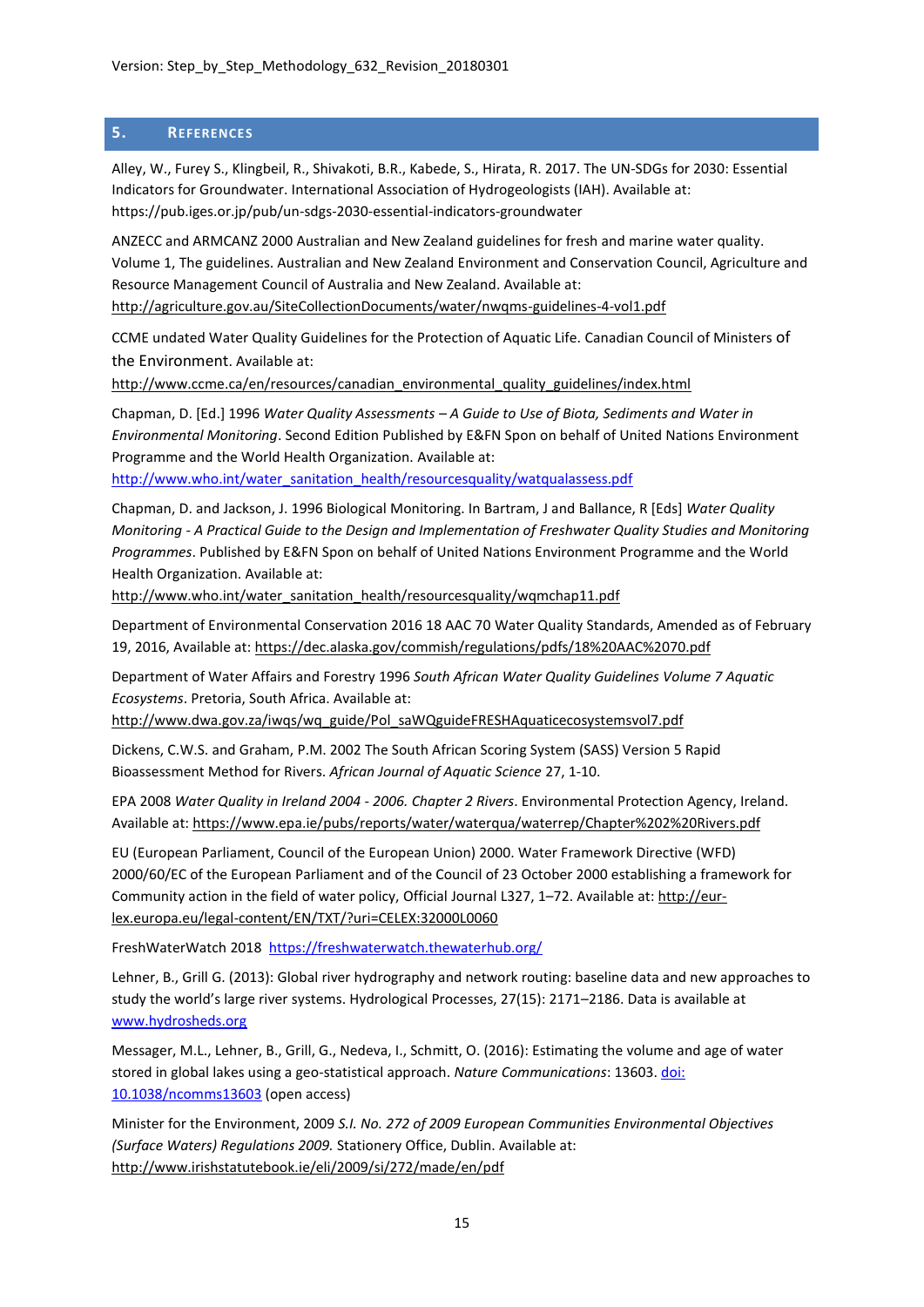UN Environment 2017. A Framework for Freshwater Ecosystem Management. Volume 2: Technical guide for classification and target-setting. UN Environment. Nairobi. Available at[: https://wedocs.unep.org/bitstream](https://wedocs.unep.org/bitstream%20/handle/20.500.11822/22242/Framework_Freshwater_Ecosystem_Mgt_vol2.pdf?sequence=1&isAllowed=y)  [/handle/20.500.11822/22242/Framework\\_Freshwater\\_Ecosystem\\_Mgt\\_vol2.pdf?sequence=1&isAllowed=y](https://wedocs.unep.org/bitstream%20/handle/20.500.11822/22242/Framework_Freshwater_Ecosystem_Mgt_vol2.pdf?sequence=1&isAllowed=y)

UNECE 1992 Convention on the Protection and Use of Transboundary Watercourses and International Lakes. Available at:<http://www.unece.org/fileadmin/DAM/env/water/pdf/watercon.pdf>

UNEP-DHI and UNEP (2016). Transboundary River Basins: Status and Trends. United Nations Environment Programme (UNEP), Nairobi.

WFD-UKTAG 2014 *UKTAG River Assessment Method Benthic Invertebrate Fauna.* Water Framework Directive - United Kingdom Technical Advisory Group, Available at:

[https://www.wfduk.org/sites/default/files/Media/Characterisation%20of%20the%20water%20environment/B](https://www.wfduk.org/sites/default/files/Media/Characterisation%20of%20the%20water%20environment/Biological%20Method%20Statements/River%20Invertebrates%20WHPT%20UKTAG%20Method%20Statement.pdf) [iological%20Method%20Statements/River%20Invertebrates%20WHPT%20UKTAG%20Method%20Statement.p](https://www.wfduk.org/sites/default/files/Media/Characterisation%20of%20the%20water%20environment/Biological%20Method%20Statements/River%20Invertebrates%20WHPT%20UKTAG%20Method%20Statement.pdf) [df](https://www.wfduk.org/sites/default/files/Media/Characterisation%20of%20the%20water%20environment/Biological%20Method%20Statements/River%20Invertebrates%20WHPT%20UKTAG%20Method%20Statement.pdf)

WMO 2012 *International Glossary of Hydrology.* No. 385 World Meteorological Organization and United Nations Educational, Scientific and Cultural Organization. Available at: [http://library.wmo.int/pmb\\_ged/wmo\\_385-2012.pdf](http://library.wmo.int/pmb_ged/wmo_385-2012.pdf)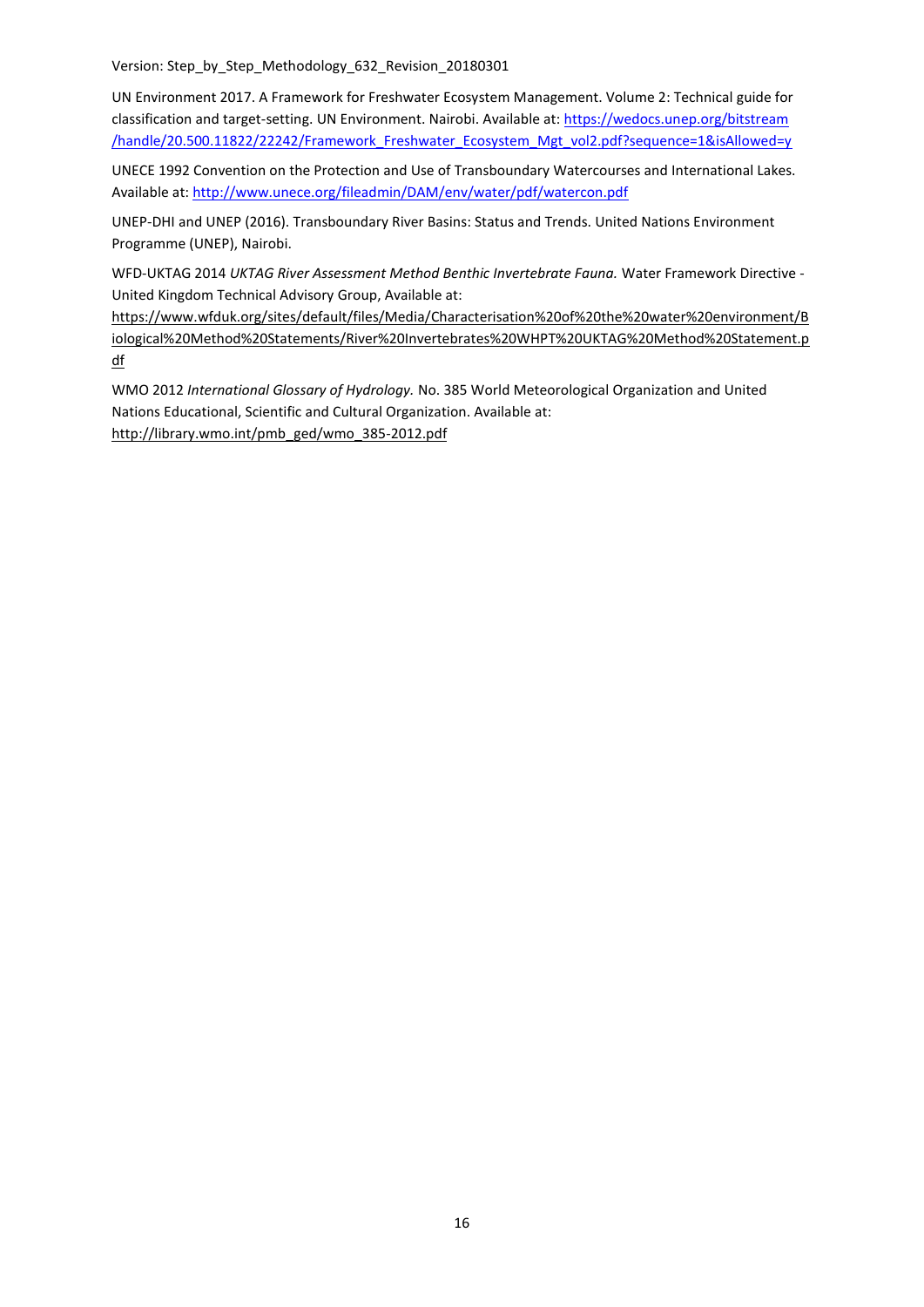# **6. ADDITIONAL SOURCES OF INFORMATION AND RESOURCES**

Lehner, B. 2014 HydroBASINS Global watershed boundaries and sub-basin delineations derived from HydroSHEDS data at 15 second resolution Technical Documentation Version 1.c (with and without inserted lakes). Available at[: http://www.hydrosheds.org/images/inpages/HydroBASINS\\_TechDoc\\_v1c.pdf](http://www.hydrosheds.org/images/inpages/HydroBASINS_TechDoc_v1c.pdf)

Rice, E.W., Baird, R.B., Eaton, A.D. and Clesceri, L.S. [Eds] 2012 Standard Methods for the Examination of Water and Wastewater.22<sup>nd</sup> Edition. American Public Health Association., American [Water](http://www.wef.org/) Works Association., Water [Environment Federation.](http://www.wef.org/) Available at:<https://www.standardmethods.org/>

WFD Guidance Document No. 4 (2003): Identification and Designation of Heavily Modified and Artificial Water Bodies. Published by the Directorate General Environment of the European Commission, Brussels

WFD Guidance Document No. 7 (2003): Monitoring under the Water Framework Directive. Published by the Directorate General Environment of the European Commission, Brussels.

WFD 2004 Groundwater Monitoring – Technical Report on groundwater monitoring. Available at: [https://circabc.europa.eu/sd/a/729b38fe-4141-48e8-b808-](https://circabc.europa.eu/sd/a/729b38fe-4141-48e8-b808-04c3ecc91975/Groundwater%20monitoring%20Report.pdf) [04c3ecc91975/Groundwater%20monitoring%20Report.pdf](https://circabc.europa.eu/sd/a/729b38fe-4141-48e8-b808-04c3ecc91975/Groundwater%20monitoring%20Report.pdf)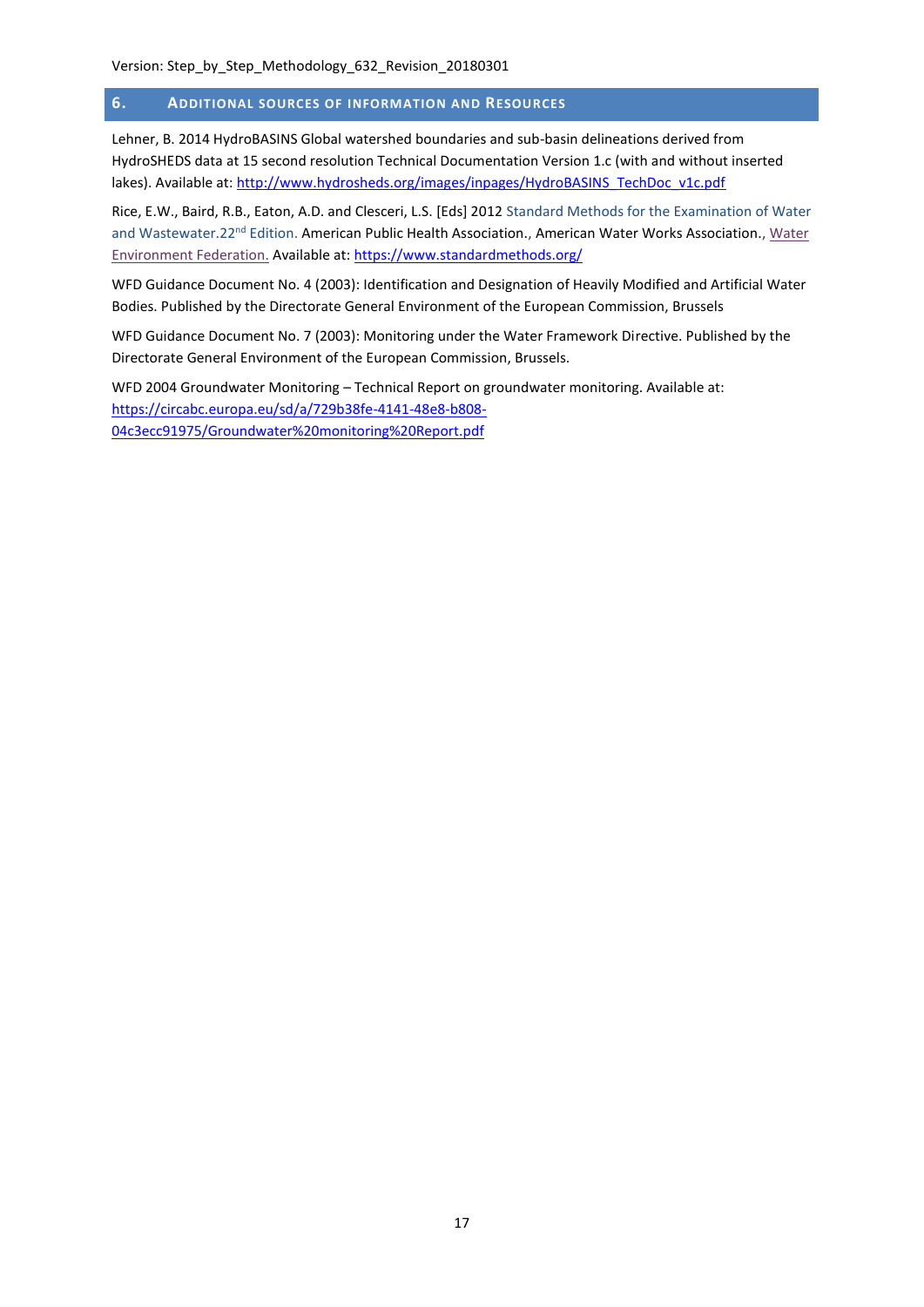# **7. ANNEXES**

# 7.1 GLOSSARY

The concepts and definitions used in the methodology have been based on existing international frameworks and glossaries (WMO 2012) unless where indicated otherwise below.

**Aquifer:** Geological formation capable of storing, transmitting and yielding exploitable quantities of water.

**Classification of water quality:** The index results for each water body are classified to provide a water body status of "good" or "not good". If at least 80% of the monitoring values in a water body comply with their respective target values, the water body is classified as having a "good" water quality status**.**

**Groundwater**: Subsurface water occupying the saturated zone.

**Groundwater body**: A distinct volume of groundwater within an aquifer or aquifers (EU, 2000) Groundwater bodies that cross river basin district boundaries should be divided at the boundary with each separate portion of the groundwater body being reported separately along with its respective RBD.

**Lake:** Inland body of standing surface water of significant extent.

**Non-point-source pollution:** Pollution of water bodies from dispersed sources such as fertilizers, chemicals and pesticides used in agriculture practices.

**Parameter:** Water quality variable or characteristic of water quality, also called determinand in SEEA-Water.

**Point source pollution**: Pollution with a precisely located origin.

**Pollution (of water)**: Introduction into water of any undesirable substance which renders the water unfit for its intended use.

**Pollutant**: Substance which disrupts and interferes with the equilibrium of a water system and impairs the suitability of using the water for a desired purpose.

**Reservoir:** Body of water, either natural or man-made, used for storage, regulation and control of water resources.

**River:** Large stream which serves as the natural drainage for a basin.

**River basin:** Geographical area having a common outlet for its surface runoff.

**River basin district:** Area of land, made up of one or more neighbouring river basins together with their associated groundwaters. (EU, 2000)

**River water body**: A coherent section of a river that is discrete (does not overlap with another water body) and is significant rather than arbitrarily designated.

**Stream:** Flowing body of water in a natural surface channel.

**Surface water:** Water which flows over, or lies on, the ground surface. Note: Indicator 6.3.2 does not include the monitoring of water quality in wetlands under monitoring level 1.

**Target value**: A value (or range) for any given water quality parameter that indicates the threshold for a designated water quality, such as good water quality rather than acceptable water quality.

**Toxic substance**: Chemical substance which can disturb the physiological functions of humans, animals and plants.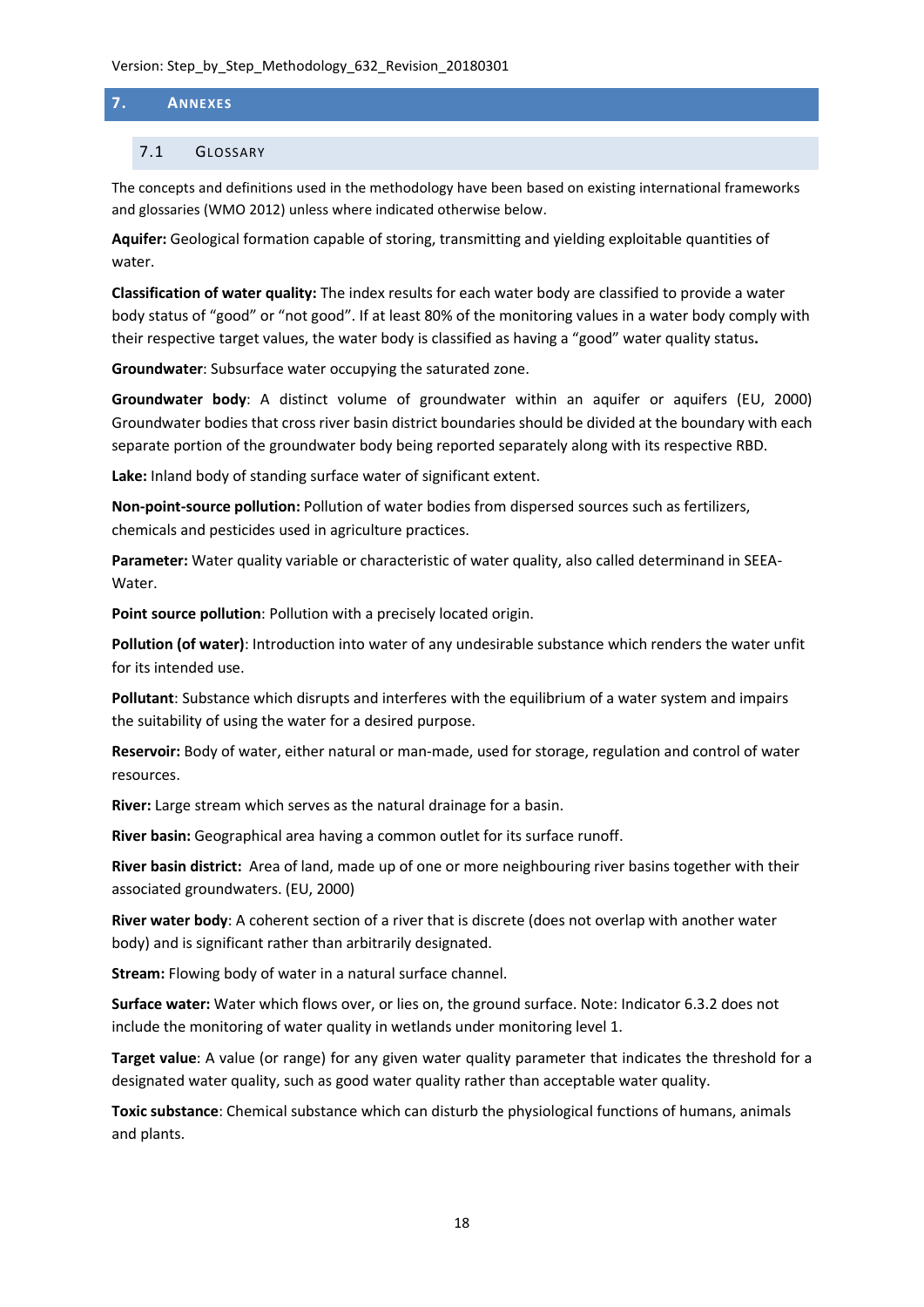**Transboundary waters:** Surface or ground waters which mark, cross or are located on boundaries between two or more States; wherever transboundary waters flow directly into the sea, these transboundary waters end at a straight line across their respective mouths between points on the lowwater line of the banks (UNECE, 1992)

**Water quality index:** The measured water quality results for all parameters are combined into a numeric value for each monitoring location. These scores are then aggregated over the time of the assessment period. The index score can range between zero (worst) to 100 (best).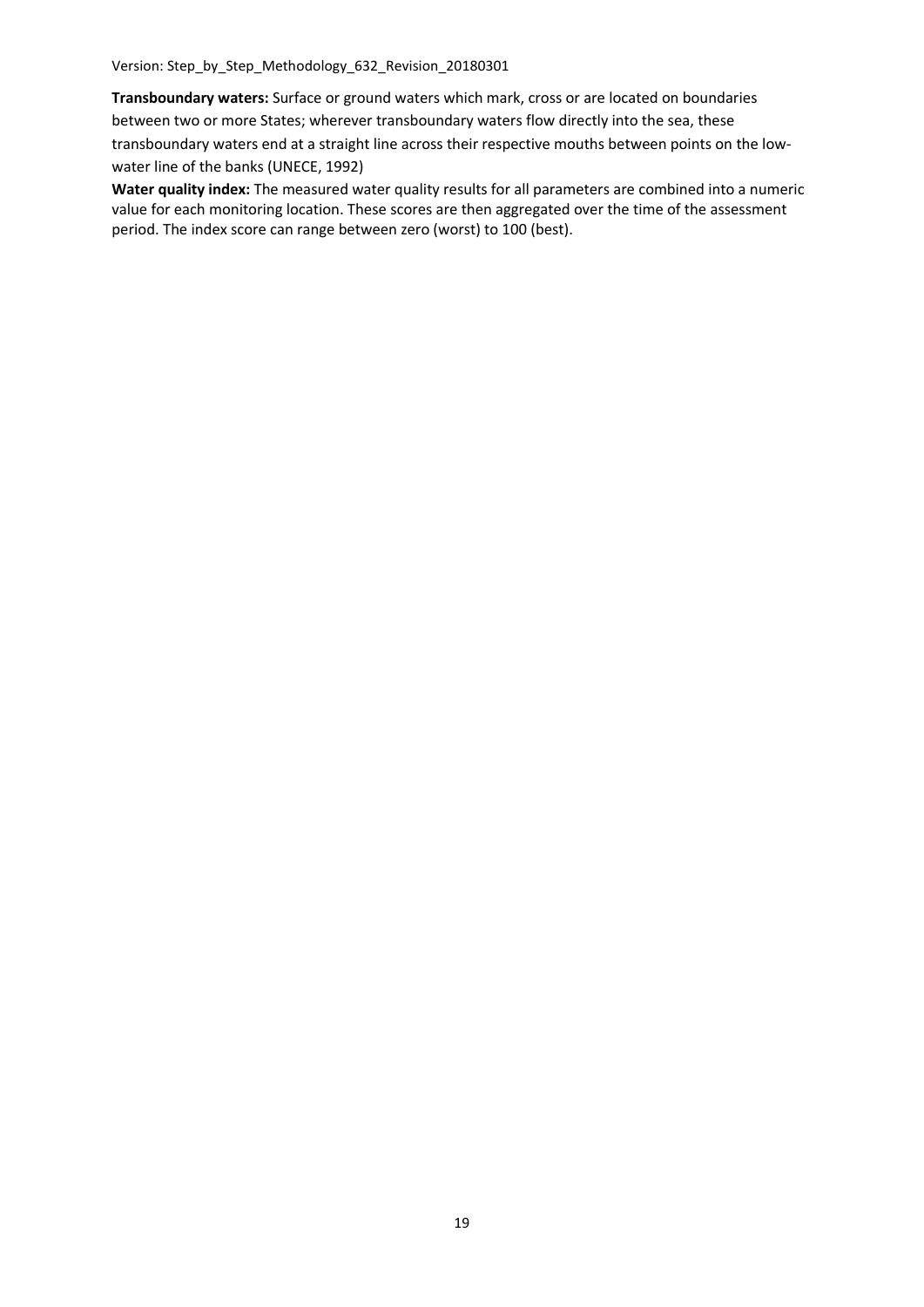# 7.2 EXAMPLES OF TARGET VALUES

| <b>Country/State</b>                          | <b>Alaska</b>         | <b>Australia and New</b><br><b>Zealand</b>    | <b>Canada</b>                 | Ireland <sup>2</sup>   | <b>South Africa</b>                  |
|-----------------------------------------------|-----------------------|-----------------------------------------------|-------------------------------|------------------------|--------------------------------------|
| Purpose of regulations                        | Fish and aquatic life | Protection of aquatic ecosystems <sup>1</sup> | Protection of<br>aquatic life | Good ecological status | Good quality aquatic<br>ecosystems   |
| pH                                            | $6.5 - 8.5$           | $6.0 - 8.0$                                   | $6.5 - 9.0$                   | 4.5 or $6.0^3 - 9.0$   | Max 5% deviation from<br>background  |
| Dissolved oxygen (% saturation)               | $<110$                | 80-120                                        |                               | 80-120                 | 80-120                               |
| Dissolved oxygen (mg/)I                       | $7 - 17$              |                                               |                               |                        |                                      |
| Total ammonia-N (mg/l)                        |                       |                                               |                               | 0.065                  | .007                                 |
| Unionized ammonia $NH3$ (µg/l)                |                       |                                               | 19                            |                        |                                      |
| Ammonium NH <sub>4</sub> <sup>+</sup> (µgN/l) |                       | $6 - 100$                                     |                               |                        |                                      |
| Nitrate (NO <sub>3</sub> <sup>-</sup> ) mg/l  |                       |                                               | 13                            |                        |                                      |
| Total N (µg/l)                                |                       |                                               |                               |                        | 500-2500                             |
| upland rivers                                 |                       | $100 - 480$                                   |                               |                        |                                      |
| lowland river                                 |                       | $200 - 1200$                                  |                               |                        |                                      |
| lakes                                         |                       | 350                                           |                               |                        |                                      |
| Phosphate (mg/l)                              |                       | $0.004 - 0.040$                               |                               | 0.035 <sup>4</sup>     | $0.005 - 0.025$                      |
| Total P (µg/l)                                |                       |                                               |                               |                        |                                      |
| upland rivers                                 |                       | $10 - 30$                                     |                               |                        |                                      |
| lowland river                                 |                       | $10 - 100$                                    |                               |                        |                                      |
| lakes                                         |                       | $10 - 25$                                     |                               |                        |                                      |
| Conductivity (µS/cm)                          |                       |                                               |                               |                        | Max 15% deviation from<br>unimpacted |
| rivers                                        |                       | $20 - 2200$                                   |                               |                        |                                      |
| lakes                                         |                       | $90 - 1500$                                   |                               |                        |                                      |